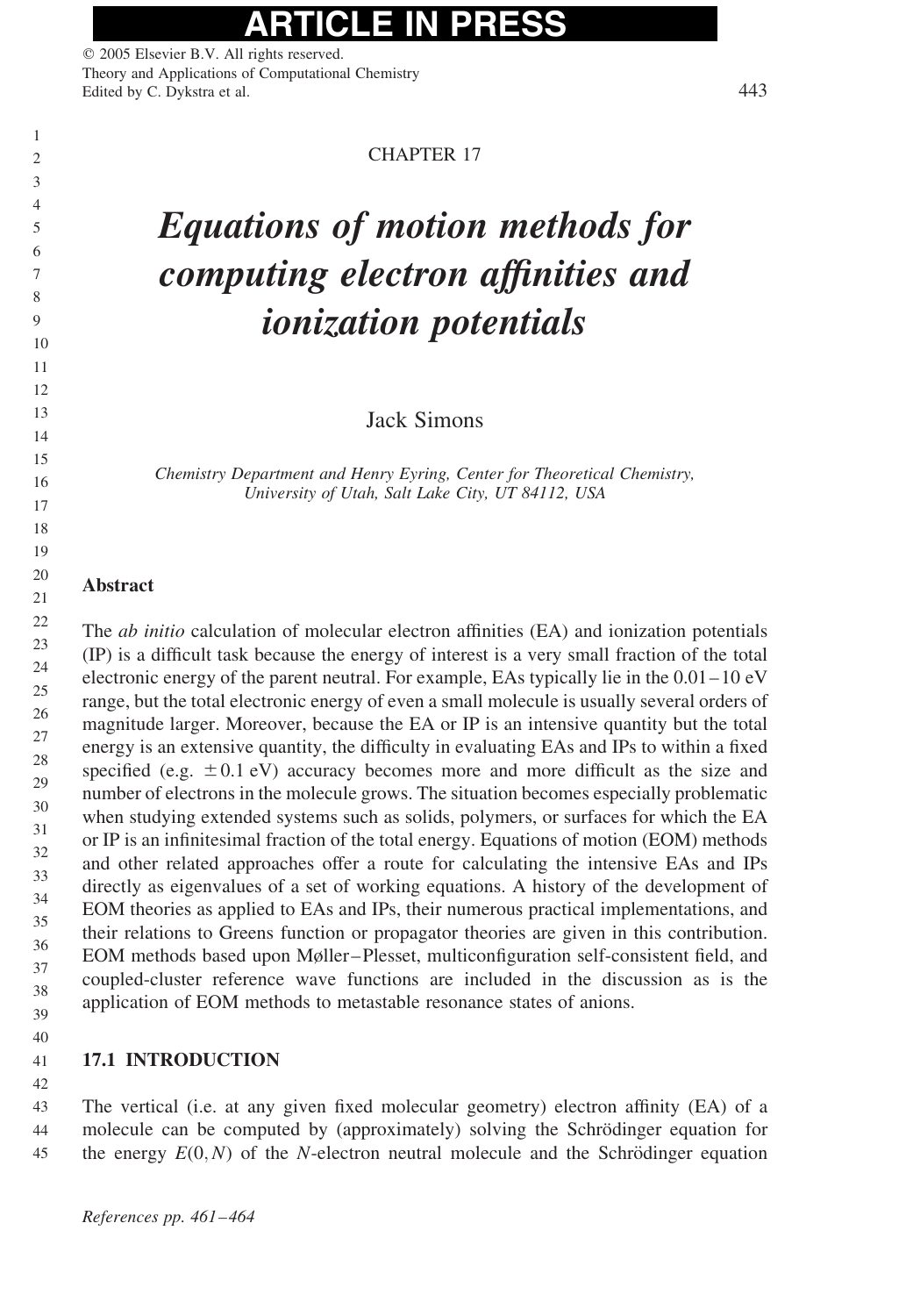444 Chapter 17

for the energy  $E(K, N + 1)$  of the Kth state of the  $N + 1$ -electron anion and subtracting the two energies:

$$
EA = E(0, N) - E(K, N + 1)
$$
 (1a)

The corresponding vertical ionization potential (IP) is given as

$$
IP = E(K, N - 1) - E(0, N)
$$
 (1b)

Here, we use K to label the electronic state of the anion or cation that one wishes to study, and 0 to label the state of the neutral (usually but not necessarily the ground state) to which the electron is being attached or from which it is removed.

In using such an approach for obtaining the EA or IP, one is faced with a very difficult numerical challenge because  $E(0, N)$ ,  $E(K, N - 1)$ , and  $E(K, N + 1)$  tend to be extremely large (negative) numbers, whereas EA and IP nearly always lie in the range 0 –20 eV. For example, the EA of the <sup>4</sup>S<sub>3/2</sub> state of the carbon atom is [\[1\]](#page-18-0) 1.262119  $\pm$  0.000020 eV, whereas the total electronic energy of this state of C is  $-1030.080$  eV (relative to a C<sup>6+</sup> nucleus and six electrons infinitely distant and not moving that defines the zero of energy). Since the EA is ca. 0.1% of the total energy of C, one needs to compute the C and  $C<sup>-</sup>$  electronic energies to accuracies of 0.01% or better to calculate the EA to within 10%. 56 57 58 59 60 61 62 63

This observation shows only the 'tip of the iceberg', however, as the major problem relates to the fact that  $E(0, N)$ ,  $E(K, N - 1)$ , and  $E(K, N + 1)$  are extensive properties whereas EA and IP are intensive quantities. For example, the EA of C<sub>2</sub> in its X <sup>2</sup> $\Sigma_g^+$ ground electronic state is [\[1\]](#page-18-0) 3.269  $\pm$  0.006 eV near the equilibrium bond length  $R_e$  but only 1.2621 eV at  $R \to \infty$  (i.e. the same as the EA of a carbon atom). However, the total electronic energy of C<sub>2</sub> is  $-2060.160 \text{ eV}$  at  $R \rightarrow \infty$  and lower by ca. 3.6 eV (the dissociation energy  $[2]$  of  $C_2$ ) at  $R_e$ , so again EA is a very small fraction of the total energies. For buckyball  $C_{60}$ , the EA is [\[1\]](#page-18-0) 2.666  $\pm$  0.001 eV, but the total electronic energy is 60 times  $-1030.080$  eV minus the atomization energy (i.e. the energy change for  $C_{60} \rightarrow 60$  C) of this compound. Clearly, the challenge of evaluating EA (or IP) to within even 50% becomes more and more difficult as the size (i.e. number of electrons) in the molecule grows, and it becomes impossible when the system of interest is an infinite solid, surface, or polymer. This same kind of difficulty (i.e. calculating an intensive quantity as the difference between to extensive energies) plagues the computation of EAs and IPs, bond energies, and electronic excitation energies. 64 65 66 67 68 69 70 71 72 73 74 75 76 77 78

The problems discussed in the preceding paragraph do not disappear if one uses a computer with higher numerical precision in its arithmetic (i.e. a longer word length) or algorithms that compute the one- and two-electron integrals needed for any quantum chemistry calculation to more significant figures. No mater how precise the integrals and how long the floating point word length (as long as they are finite), the evaluation of intensive properties such as IPs, EAs, and excitation energies as differences between pairs of extensive total electronic energies is doomed to fail. 79 80 81 82 83 84 85

Of course, much progress can be made in computing EAs and IPs as differences between anion and neutral or cation and neutral total energies [\[3\]](#page-18-0) because of large systematic cancellation in energy errors [\[4,5\]](#page-18-0). For example, the pair correlation energies of the two 1s electron pairs in  $C_2$  is quite large, but is very nearly the same as in  $C_2$ , so even a large percent error made in computing these contributions to the total energy may 86 87 88 89 90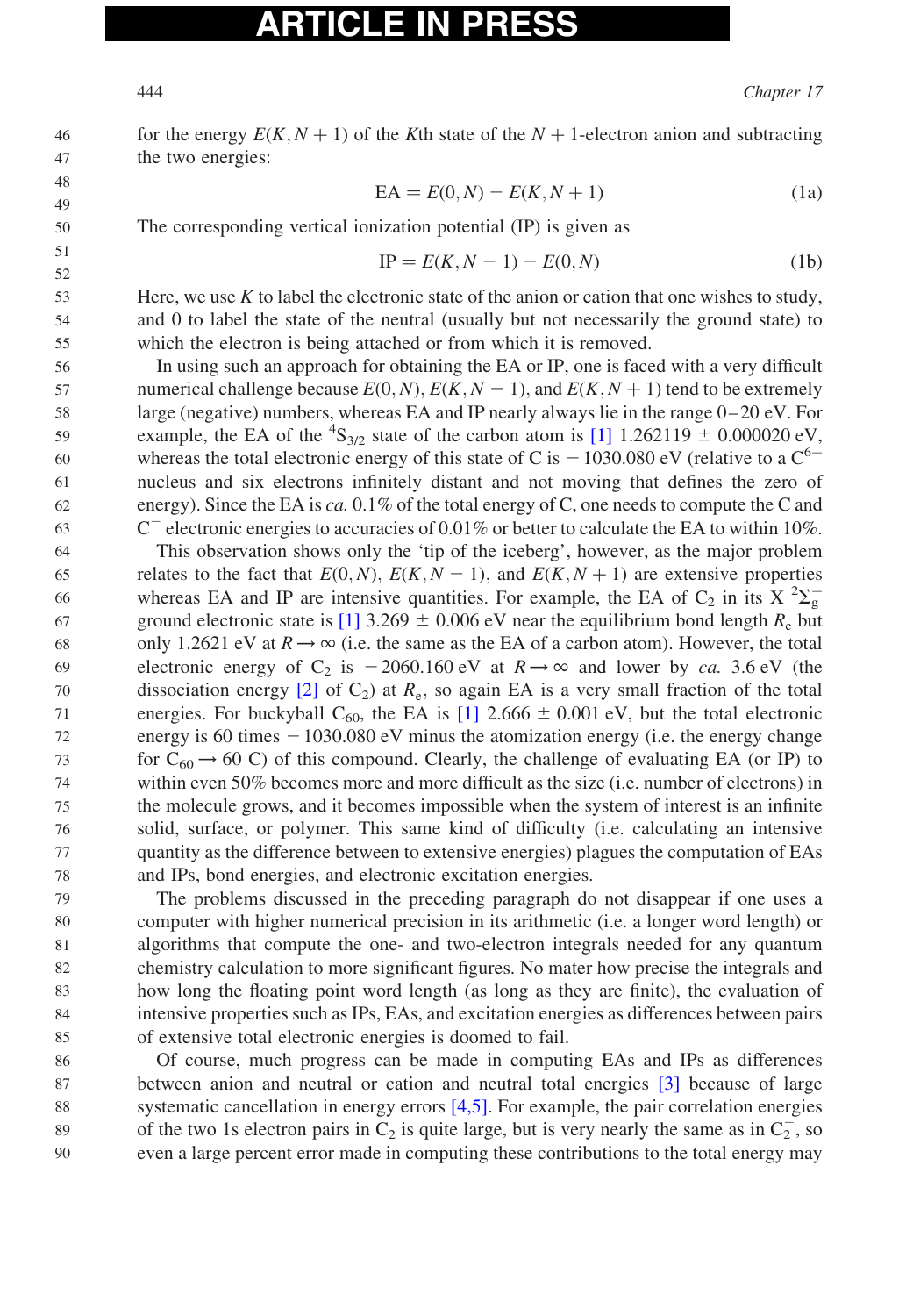Equations of motion methods for computing electron affinities and ionization potentials 445

not greatly affect the EA computed by subtracting  $E(K, N + 1)$  from  $E(0, N)$ . Some of the earliest high-quality *ab initio* calculations of EAs were in fact carried out by Professor Schaefer [\[6\]](#page-19-0) during his PhD work with Frank Harris using wave function techniques and 94 Q1 calculating separate neutral and anion energies. Nevertheless, in the late 1960s and early 1970s, workers were motivated to develop methods that would allow intensive energy differences such as EAs, IPs, and excitation energies  $(\Delta Es)$  to be computed 'directly' rather than as differences in two very large numbers. This point of view is what led to the development of so-called equations of motion (EOM) methods as well as Greens function methods [\[7\]](#page-19-0) and, more recently, response function approaches [\[8\]](#page-19-0), within electronic structure theory. In all these theories, one performs a derivation in which the two total energies (i.e. ion and neutral or ground and excited states) are subtracted analytically (rather than numerically) thereby achieving an analytical expression for the desired intensive energy difference. It is by thus dealing with equations that involve only intensive energies that one can overcome the problems detailed earlier. 91 92 93 95 96 97 98 99 100 101 102 103 104

Among the earliest practitioners of EOM methods in the chemistry community were Prof. V. McKoy [\[9\]](#page-19-0) and his group (including Thom Dunning) at Cal Tech. They imported many ideas and mathematical tools from the nuclear physics literature [\[10\],](#page-19-0) where EOM theories had been used to study excited states of nuclei, and they focused their efforts on electronic excitation energies  $\Delta E$ , not IPs or EAs. Because the present chapter is dedicated to how such methods are used to compute EAs and IPs, not much more will be said about the McKoy group's pioneering work on EOM theory for excitation energies, although its ultimate relationship to other excitation energy methods will be discussed briefly later. 105 106 107 108 109 110 111 112 113

In 1973, the author used the framework of EOM theory [\[11\]](#page-20-0) as expressed by the McKoy group to develop a systematic (i.e. order-by-order in the Møller-Plesset perturbation theory sense) approach for directly computing molecular EAs and IPs as eigenvalues of the EOM working equations. It is this development and its subsequent improvement and extensions [\[12\]](#page-20-0) by our group and others that we now wish to describe. 114 115 116 117 118 119

120 121

#### 17.2 BASICS OF EOM THEORY AS APPLIED TO EAs AND IPs 122

#### 17.2.1 The EA equations of motion 124

125

123

The fundamental working equations of any EOM theory are derived by writing the Schrödinger equations for the neutral and anion (or neutral or cation or ground and excited) states of interest and subtracting the two equations as a first step toward obtaining a single equation that will yield the EA or IP or  $\Delta E$ . That is, the EOM theory produces the intensive energy difference directly as an eigenvalue of the working equation. As above, we use  $|0, N\rangle$  to denote the 0th electronic state of the N-electron neutral and  $|K, N + 1\rangle$  to denote the Kth state of the  $N + 1$ -electron anion and write the two Schrödinger equations as 126 127 128 129 130 131 132 133

134

$$
H|0,N\rangle = E(0,N)|0,N\rangle
$$
 (2a)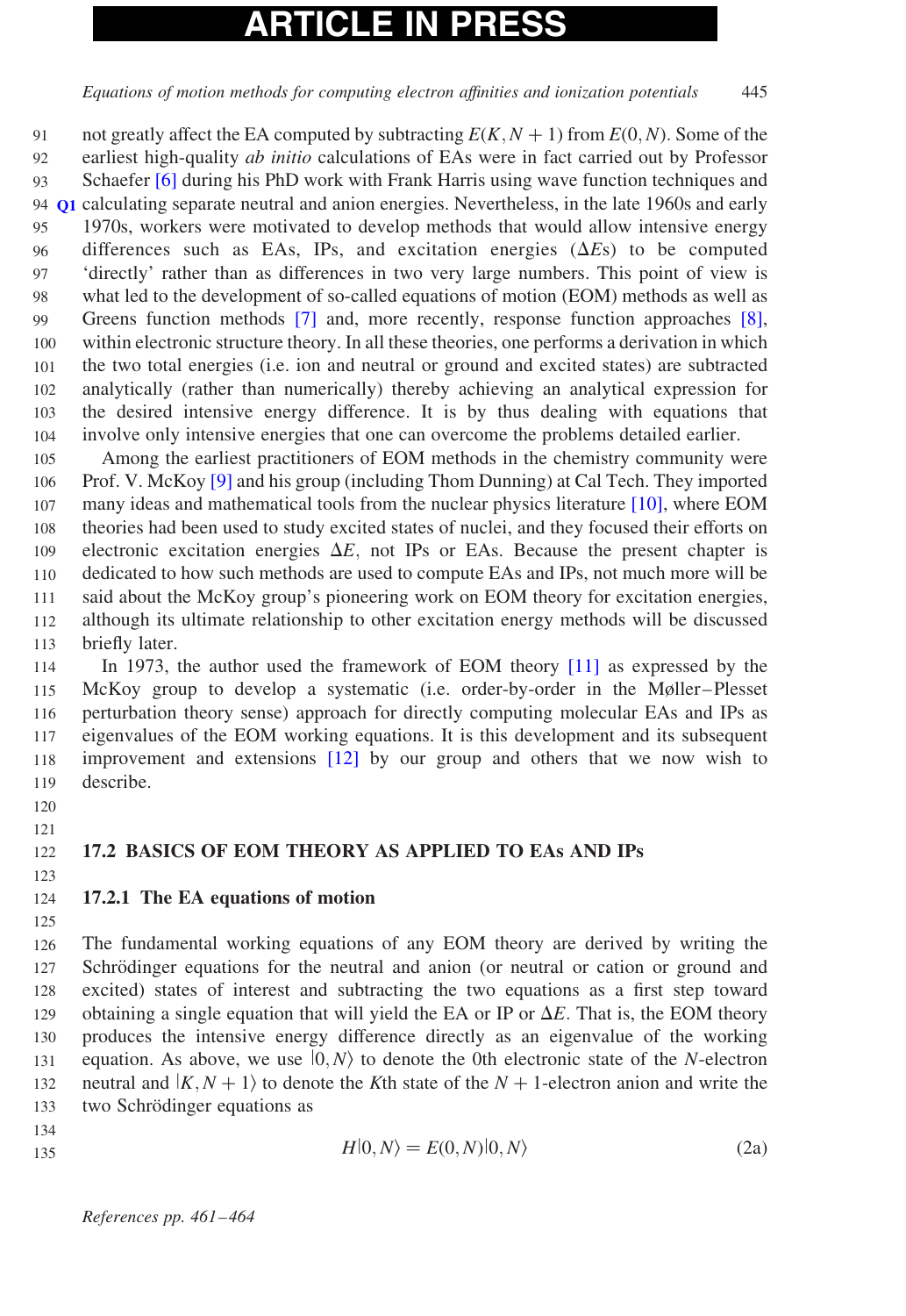446 Chapter 17

$$
H|K, N+1\rangle = E(K, N+1)|K, N+1\rangle \tag{2b}
$$

Because  $|0, N\rangle$  and  $|0, N + 1\rangle$  contain different numbers of electrons, it is convenient and most common in developing EOM theories of EAs to express the electronic Hamiltonian H in second-quantized form  $[13]$ : 138 139 140

$$
H = \sum_{i,j} h(i,j)i^{+}j + 1/2 \sum_{i,j,k,l} \langle i,j|k,l\rangle i^{+}j^{+}lk \tag{3}
$$

where  $h(i, j)$  represents a matrix element of the one-electron operators (i.e. kinetic energy, electron-nuclear Coulomb attraction, etc.) within the orthonormal molecular spin-orbital basis  $\{\phi_i\}, \langle i,j|k, l\rangle$  is a matrix element of the two-electron operators (i.e. electronelectron repulsion), and the set of Fermion creation operators  $\{i^{\dagger}\}$  create an electron in the  $\{\phi_i\}$  spin-orbitals, whereas the  $\{i\}$  operators destroy such an electron. Writing H in such a form allows us to use the same  $H$  in Eqs. (2a) and (2b) even though these two Schrödinger equations relate to N and  $N + 1$  electrons, respectively. 143 144 145 146 147 148 149 150

The next step in developing an EOM equation is to assume that the anion state  $|K, N + 1\rangle$  can be related to the neutral state  $|0, N\rangle$  through an operator  $Q^+(K)$ 

$$
|K, N+1\rangle = Q^+(K)|0, N\rangle
$$
\n(4)

that maps the neutral molecule wave function into the desired anion wave function. For the EA case at hand, the operator  $Q^+(K)$  is usually written in terms of scalar coefficients  $t(K, l)$  multiplied by operators  $T^+(l)$ , also expressed in second-quantization language, each of which involves adding an electron 154 155 156 157

$$
Q^{+}(K) = \sum_{l} t(K, l) T^{+}(l)
$$
\n(5)

It has been shown [\[14\]](#page-20-0) that a complete set of such  $T^+(l)$  operators consists of the union of sets of operators  $\{p^+\}$  that add an electron to a spin-orbital  $\phi_p$ , operators  $\{p^+q^+a\}$  that add an electron to  $\phi_p$  and excite another electron from  $\phi_a$  to  $\phi_q$ , operators  $\{p = q^+r^+ab\}$ that add an electron to  $\phi_p$ , excite an electron from  $\phi_a$  to  $\phi_r$  and excite another electron from  $\phi_h$  to  $\phi_a$  as well as higher-level electron addition and excitation operators up to the highest-level operators that add an electron and induce N excitations. In labeling these operators, the indices  $a, b, c, d$ , etc. are used to denote spin-orbitals occupied in a socalled reference Slater determinant within  $|0, N\rangle$  and  $p, q, r, s$ , etc. are used to denote unoccupied (i.e. virtual) spin-orbitals. The reference determinant, which is what defines the concept of occupied and unoccupied spin-orbitals, is usually chosen to be the determinant  $|0\rangle$  within the neutral molecule wave function 161 162 163 164 165 166 167 168 169 170 171

172 173

174

$$
|0,N\rangle = \sum_{J=0,M} C(0,J)|J\rangle
$$
 (6)

with the largest amplitude  $C(0,0)$ , but it has been shown [\[14\]](#page-20-0) that  $|0\rangle$  can actually be taken to be any determinant within  $|0, N\rangle$  that possesses non-zero amplitude. Later we will deal with how one determines the  $C(0, J)$  amplitudes in the wave function  $|0, N\rangle$ ; for now, suffice it to say these amplitudes can, for example, be taken from Møller –Plesset (MP) perturbation theory, from multiconfiguration self-consistent field (MCSCF) theory, from configuration interaction (CI) theory or from coupled-cluster (CC) theory. 175 176 177 178 179 180

136 137

141 142

151 152 153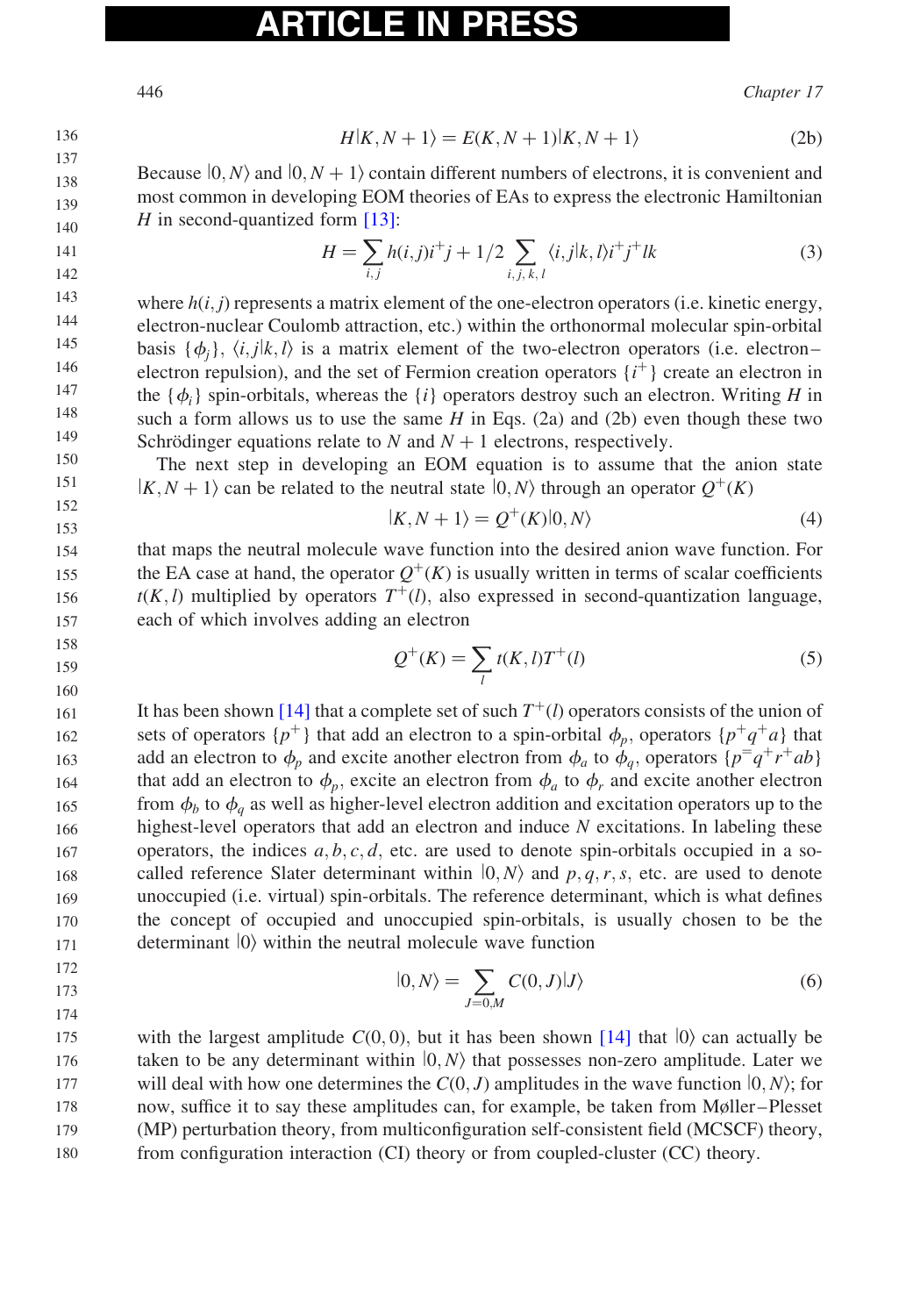### TICLE IN PR

Equations of motion methods for computing electron affinities and ionization potentials 447

Using Eq. (4) in Eqs. (2a) and (2b) and subtracting Eq. (2a) from Eq. (2b) gives a single equation whose eigenvalue gives the desired EA: 181 182

$$
(HQ^{+}(K) - Q^{+}(K)H)|0,N\rangle = (E(K, N + 1) - E(0,N))Q^{+}(K)|0,N\rangle
$$
 (7a)

or, in terms of the commutator  $[H, Q^+(K)]$ 186

$$
[H, Q^{+}(K)]|0, N\rangle = EQ^{+}(K)|0, N\rangle \tag{7b}
$$

where the eigenvalue  $E$  is the negative of the EA. The key point is that one now has a single equation to be solved that produces the intensive EA as its eigenvalue. This equation appears to be of the conventional eigenvalue –eigenfunction form, but it is somewhat different because the operator that acts on the eigenfunction  $Q^+(K)|0, N\rangle$  is not the Hamiltonian but a commutator involving the Hamiltonian. The fact that the commutator appears is what causes the eigenvalue to be an energy difference. 190 191 192 193 194 195 196

To progress further toward practical implementation, specific choices must be made for how one is going to approximate the neutral molecule wave function  $|0, N\rangle$  and at what level one is going to truncate the expansion of the operator  $Q^+(K)$  given in Eq. (5). It is also conventional to reduce Eq. (7) to a matrix eigenvalue equation by projecting this equation onto an appropriately chosen space of  $N + 1$ -electron functions. Let us first deal with the latter issue. 197 198 199 200 201

Once the number of  $T^+(l)$  operators used to construct  $Q^+(K)$  has been chosen (we discuss this choice later), the total number  $l^{\max}$  of  $t(K, l)$  amplitudes has been determined. Multiplying Eq. (7) on the left by the adjoint  $T(j)$  of any one of the  $T^+$  operators, and then projecting the resultant equation against  $(0, N)$  gives one form of the working EOM-EA equations: 202 203 204 205 206 207

$$
\sum_{l} \langle 0, N | T(j) [H, T^+(l)] | 0, N \rangle t(K, l) = E \sum_{l} \langle 0, N | T(j) T^+(l) | 0, N \rangle t(K, l) \tag{8}
$$

To make use of this equation, the  $\langle 0, N|T(j)[H, T^+(l)]|0, N \rangle$  and  $\langle 0, N|T(j)T^+(l)|0, N \rangle$ matrices of dimension  $l^{max} \times l^{max}$  must first be evaluated in terms of one- and twoelectron integrals (appearing in  $H$ ) and one-, two- and higher-body density matrices (depending upon the level at which the  $\{T^+(l)\}$  operator expansion is truncated). Subsequently, the EA values (i.e. EAs for the various anion states, K, relative to the  $|0,N\rangle$ state of the neutral) are computed as minus the eigenvalues  $E$  of Eq. (8). 211 212 213 214 215 216

217 218

208 209 210

183 184 185

187 188 189

#### 17.2.2 The analogous equations of motion for ionization potentials 219

220

224 225

Before proceeding further, it is useful to explore how this same framework has been used to compute molecular ionization potentials (IPs). It is fairly straightforward to show that an equation analogous to Eq. (7) but reading 221 222 223

$$
\langle 0, N | (HQ^+(K) - Q^+(K)H) = (E(0, N) - E(K, N - 1)) \langle 0, N | Q^+(K) \rangle
$$
\n(9)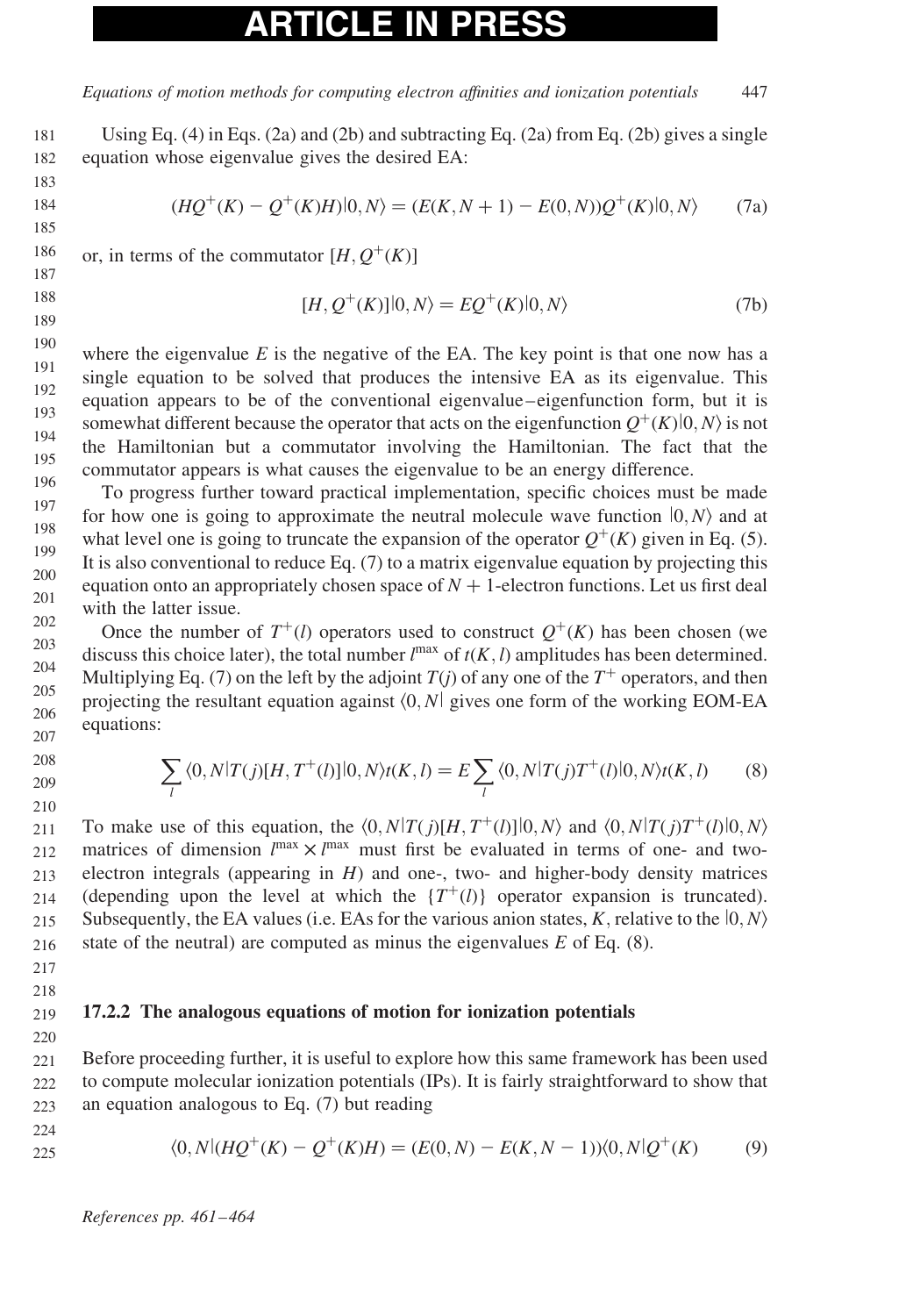## ICLE IN PRES

448 Chapter 17

is valid if the operators  $\{Q^+(K)\}\$ are as given in Eq. (5) but with the  $\{T^+(l)\}\$  defined to include operators of the form  $\{a^+, a^+b^+p, a^+b^+c^+q^r, \text{ etc.}\}$ . Of course, in Eq. (9), the operators within  $Q^+(K)$  act to the left on  $\langle 0, N \rangle$  to generate cationic states. As a result, neutral-cation energy differences appear in Eq. (9) and thus this offers a route for computing IPs. Multiplying this equation on the right by any one of the  $T(i)$  operators and then projecting against  $|0, N\rangle$  gives 226 227 228 229 230 231

$$
\sum_{l} \langle 0, N | [H, T^+(l)] T(j) | 0, N \rangle t(K, l) = E \sum_{l} \langle 0, N | T^+(l) T(j) | 0, N \rangle t(K, l) \tag{10}
$$

but now the eigenvalues E denote values of  $(E(0, N) - E(K, N - 1))$ , which are the negatives of the IPs.

Thus far, we see that EOMs can be written that allow EAs or IPs to be computed. The fundamental constructs within these equations are as follows:

- (i) for the EA case, matrix elements  $\langle 0, N|T(j)|H, T^+(l)|0, N \rangle$  involving the commutator of H with the  $T^+(l)$  operators then multiplied on the left by a  $T(i)$ operator, as well as an analogous overlap matrix element  $\langle 0, N|T(j)T^+(l)|0, N \rangle$ ;
- (ii) for the IP case, matrix elements  $\langle 0, N | [H, T^+(l)]T(j) | 0, N \rangle$  of the same commutator but with the  $T(j)$  operator on the right, as well as the corresponding overlap matrix element  $\langle 0, N | T^+(l)T(j) | 0, N \rangle$ ;
- (iii) the neutral molecule wave function  $|0, N\rangle$  with respect to which the EA or IP is to be evaluated.

### 17.2.3 The rank of the operators

It is now useful to analyze the density matrix elements [\[15\]](#page-20-0) that enter into these equations. Each of the  $T^+(i)$  operators contains an odd number of creation or annihilation operators, and the Hamiltonian H contains two (i.e.  $i^+j$ ) or four (i.e.  $i^+j^+lk$ ) such operators. It can be seen that the commutator  $[H, T^+(l)]$  does not contain four plus the number of creation or annihilation operators in  $T^+(l)$ , but two fewer operators. For example, the commutator  $[i^+j^+lk, p^+q^{\bar{k}}a]$  does not yield any terms with four creation and three annihilation operators but only terms with three creation and two annihilation operators. We say that the act of forming the commutator (which is what causes the higher order operators to cancel) gives rise to a reduction in the rank of the operators. As a result, both the operator products  $T(j)[H, T^+(l)]$  and  $[H, T^+(l)]T(j)$ , which appear in the EA and IP-EOM, respectively, contain terms only involving both creation and annihilation operators equal to the number of creation operators in  $T^+(l)$  plus one plus the number of creation operators in  $T(j)$ . For example, if  $T^+(l) = p^+q^+a$  and  $T(j) = b^+rs$ , then  $T(j)[H, T^+(l)]$  and  $[H, T^+(l)]T(j)$  will contain terms with no more than four creation and four annihilation operators. This means that the density matrices needed from  $\langle 0, N|T(j)|H, T^+(l)|0, N \rangle$  and  $\langle 0, N|H, T^+(l)|T(j)|0, N \rangle$  will be, at most, fourth-order density matrices of the  $\langle 0, N | \cdots | 0, N \rangle$  density. 254 255 256 257 258 259 260 261 262 263 264 265 266 267 268 269 270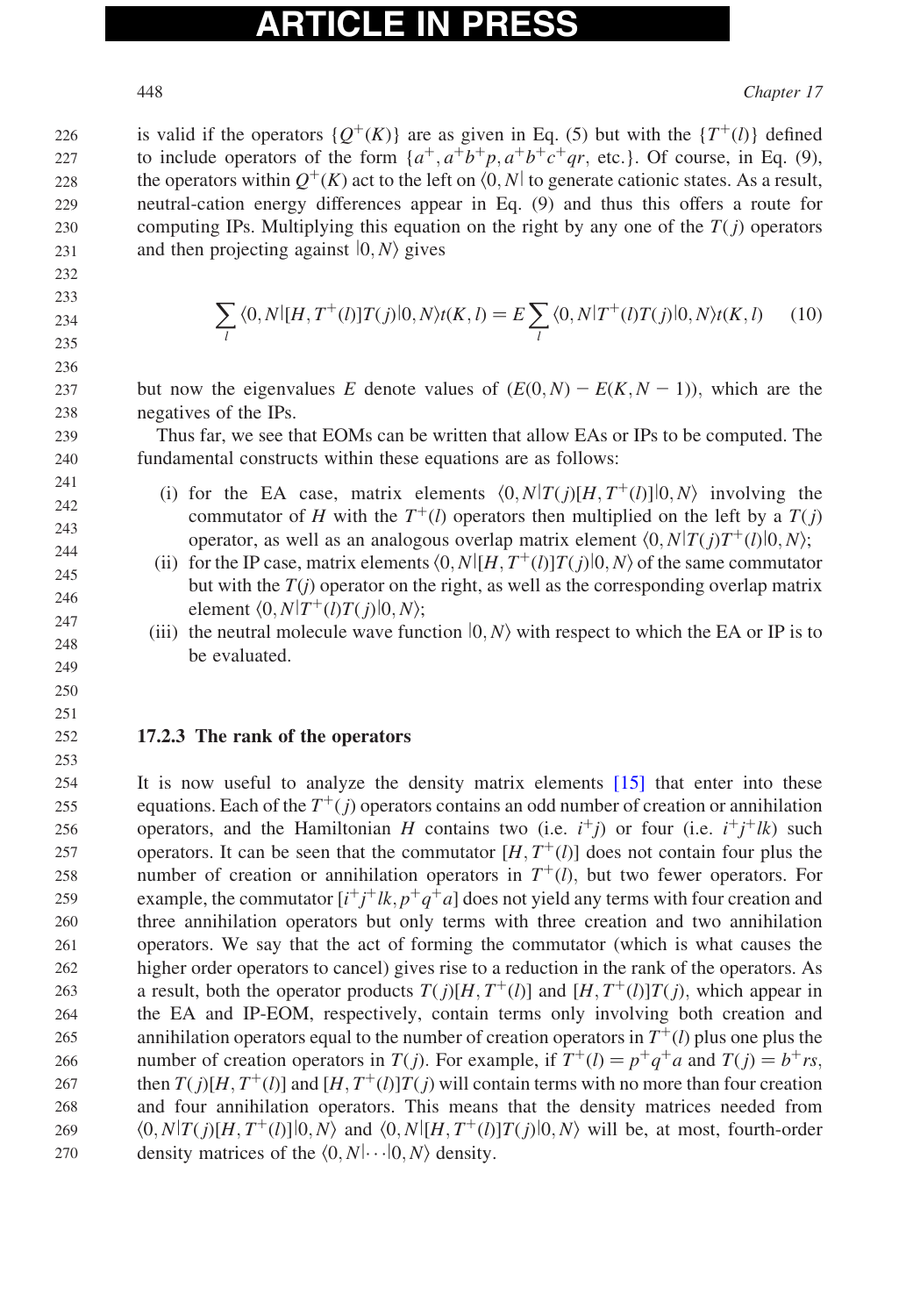## RTICLE IN PRE

Equations of motion methods for computing electron affinities and ionization potentials 449

#### 17.2.4 Equations of lower rank for both EAs and IPs 271

Indeed, in the early years of using EOM methods [\[16\]](#page-20-0) to compute EAs and IPs, operator manifolds of the form  $\{T^+(l)\} = \{p^+; p^+q^+a, p^+q^+r^+ba, \text{ etc.}\}$  or  $\{T^+(l)\} =$  ${a^+, a^+b^+p, a^+b^+c^+ar,$  etc.} were employed with Møller-Plesset approximations to  $|0, N\rangle$  (usually taken through first order) to form the kind of matrix elements appearing in Eqs.  $(8)$  and  $(10)$  and to then evaluate EAs and IPs from their eigenvalues E. However, it became more common to use a combination of the EA and IP-EOMs formed by adding Eqs. (8) and (10), while expanding the  $\{T^+(l)\}$  operator manifold to include those needed to evaluate EAs  $\{p^+; p^+q^+a, p^+q^+r^+ba, \text{ etc.}\}$  and those needed for the IPs  $\{a^+, a^+b^+p, a^+b^+c^+q^r, \text{ etc.}\}\$ , to simultaneously compute both such energy differences. To understand why such a combination has proven beneficial, it suffices to examine the 273 274 275 276 277 278 279 280 281 282

form and rank of the operators whose  $(0, N | \cdots | 0, N)$  matrix elements must be evaluated 283

$$
\frac{284}{285}
$$

286 287 288

272

$$
\sum_{l} \langle 0, N | [H, T^{+}(l)]T(j) + T(j)[H, T^{+}(l)] | 0, N \rangle t(K, l)
$$
  
=  $E \sum_{l} \langle 0, N | T^{+}(l)T(j) + T(j)T^{+}(l) | 0, N \rangle t(K, l)$  (11)

Recall that the  $T^+(i)$  operators contain an odd number of creation or annihilation operators. Each of the products  $[H, T^+(l)]T(j), T(j)[H, T^+(l)], T^+(l)T(j)$  and  $T(j)T^+(l)$ thus contain an even number of such operators. However, because of the fundamental anti-commutation properties of these operators 289 290 291 292

$$
i^+j + ji^+ = \delta_{i,j} \tag{12a}
$$

$$
ij + ji = 0 \tag{12b}
$$

295 296 297

293 294

$$
i^+j^+ + j^+i^+ = 0 \tag{12c}
$$

it can easily be shown that the *operator combinations*  $T^+(l)T(j) + T(j)T^+(l)$  and  $[H, T^+(l)]T(j) + T(j)[H, T^+(l)]$  contain one fewer creation and one fewer annihilation operator than does either of the two terms in the sums. So, by combining the EA and IP-EOMs, one effects a rank reduction in the operators appearing in the equations although the dimensions of the matrices one needs to construct are doubled (because the  $\{T^+(l)\}$ operator manifold was doubled when both EA and IP operators were included. The rank reduction is important because it means that the density matrices that need to be evaluated to compute the  $\langle 0, N | \cdots | 0, N \rangle$  matrix elements are of lower rank in Eq. (11) than in either Eq. (8) or Eq. (10). As we said, it has become more common to use the combined EA and IP equation (11) because lower-order density matrices are required. 298 299 300 301 302 303 304 305 306 307

308 309

#### 17.2.5 Summary 310

311

Thus far, we have shown how one can obtain eigenvalue equations, in which the energy eigenvalues correspond to the intensive EAs (or IPs), by postulating that the anion (or cation) wave function can be related to the neutral molecule wave function through an operator. We have also shown how the EA and IP-EOM can be combined to generate 312 313 314 315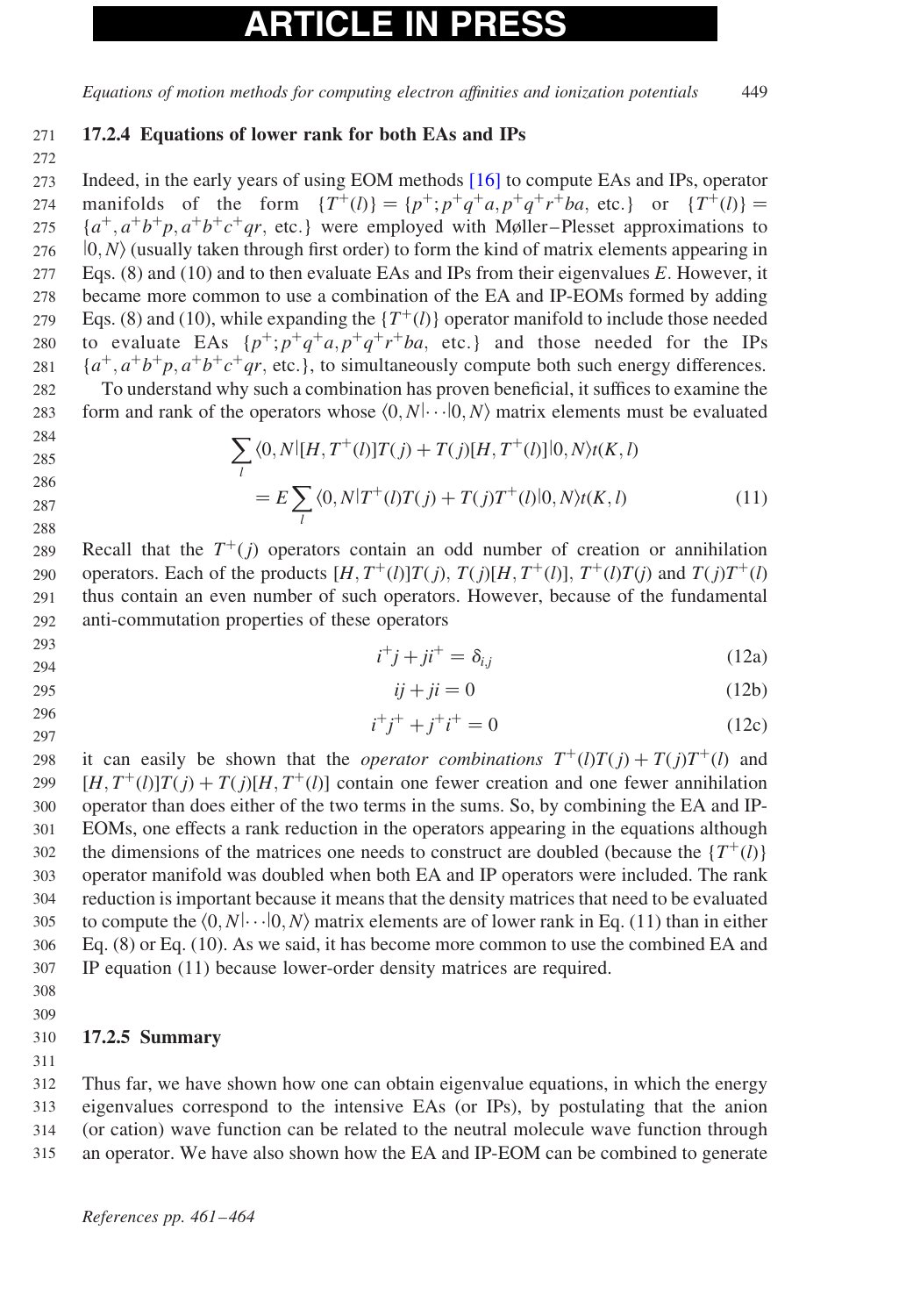FOR EAs AND IPs

450 Chapter 17

a combined EOM from which both EAs and IPs can be obtained. The advantage to the latter approach is that the operators appearing in the resultant equations are of lower rank and thus lower-order density matrices must be evaluated to carry out the calculations. Let us now move on to address more specific embodiments of such EOM theories that result from different choices of the neutral molecule wave function and of the operator connecting the neutral and anion wave functions. 316 317 318 319 320 321

17.3 PRACTICAL IMPLEMENTATIONS OF EOM THEORIES

322 323

### 324

### 325

326 327

The basic ideas underlying any EOM method for computing EAs or IPs appear above. However, as discussed earlier, in any specific embodiment of such a method, one must commit to

- (i) a specific approximation to the neutral molecule wave function  $|0, N\rangle$ ;
- (ii) a specific choice of how large an operator manifold  $\{T^+(l)\}\$  to employ; and
- (iii) how to solve the resultant EOM equations for the eigenvalues  $E$  that then produce the EAs or IPs.

In the following subsections, we describe the most commonly used choices for these three issues.

### 17.3.1 The Møller–Plesset based approximations

In the earliest implementation of EOM approaches to EAs, the author's group [\[11,16\]](#page-20-0) chose to represent the  $|0, N\rangle$  wave function in a Møller–Plesset expansion

$$
|0, N\rangle = \psi^0 + \psi^1 + \psi^2 + \cdots
$$
 (13)

with the single-determinant unrestricted Hartree–Fock (HF) function being  $\psi^0$  and the corresponding neutral molecule HF Hamiltonian being  $H^0$ . This choice was made because there existed substantial evidence that EAs and IPs computed at the Koopmans' theorem level would not meet the desired 0.1 eV accuracy. The evidence on atoms and small molecules also showed that EAs and IPs computed using standard second-order MP theory were much more accurate but not sufficient to approach the 0.1 eV standard. For this reason, the author's group set their sites on the next reasonable level, that of thirdorder MP theory. 346 347 348 349 350 351 352 353

The operator manifold  $\{T^+(l)\}$  was taken to consist of  $\{p^+; p^+q^+a\}$  and  $\{a^+, a^+b^+p\}$ . This choice of operator manifold was shown to be capable of producing EAs and IPs that were precise through third order  $[17]$  in the MP perturbation, which is why this choice was made. 354 355 356 357

The resultant variant of Eq. (11) was not solved by finding the eigenvalues of this matrix eigenvalue equation whose dimension is the sum of the dimensions of the  $\{p^+, p^+q^+a\}$  and  $\{a^+, a^+b^+p\}$  operator manifolds. Rather, that large matrix eigenvalue 358 359 360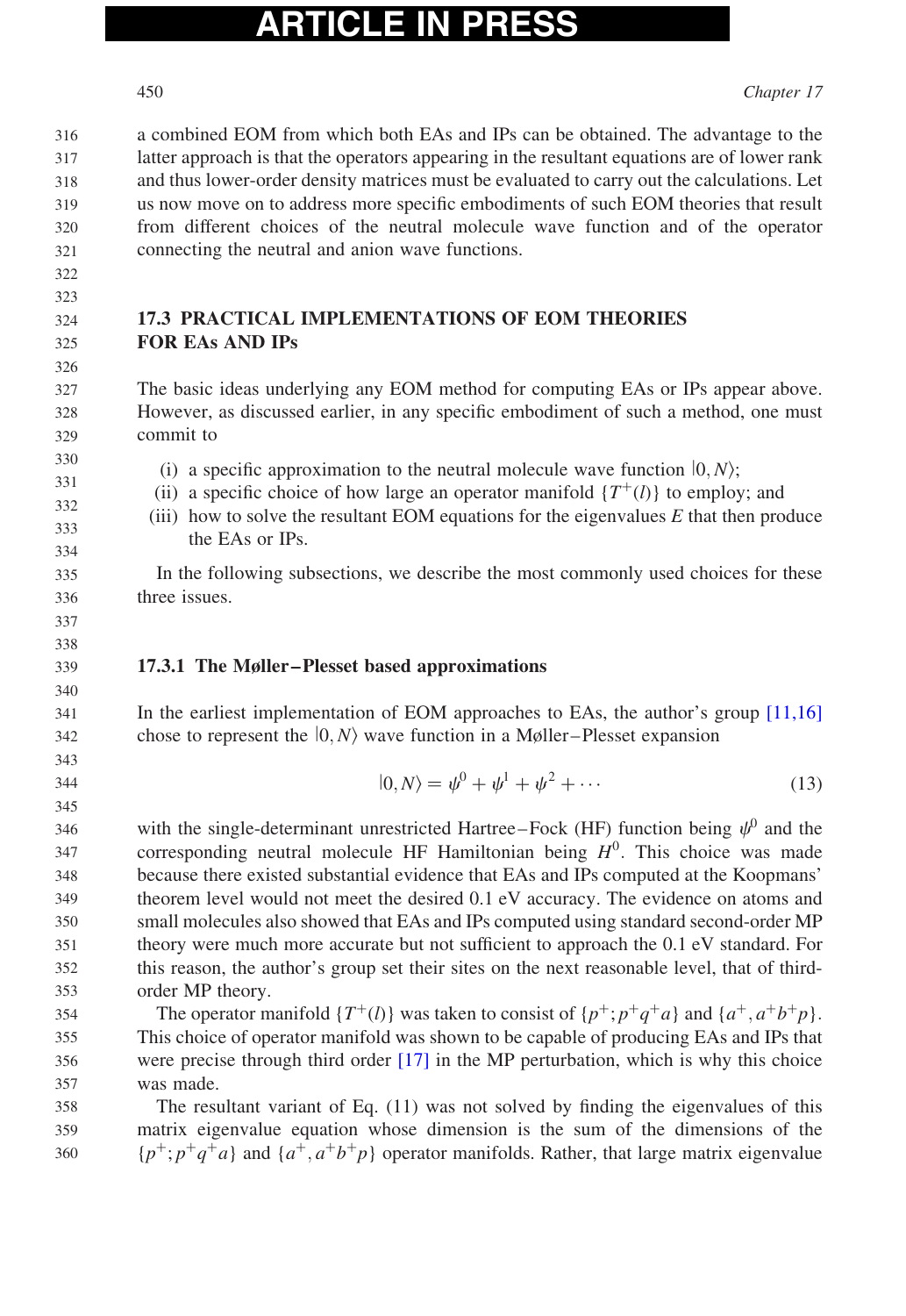## TICLE IN PR

Equations of motion methods for computing electron affinities and ionization potentials 451

problem was partitioned [\[11\]](#page-20-0) using a primary subspace defined by the  $\{p^+, a^+\}$  operators and a secondary subspace defined by the  $\{p^+q^+a, a^+b^+p\}$  operators. The partitioned eigenvalue problem 361 362 363

$$
\frac{364}{365}
$$

366

$$
\sum_{j=a,p} H_{i,j}(E)X_j = EX_i
$$
\n(14)

whose dimension was that of the  $\{p^+, a^+\}$  operator space was used to find the eigenvalues  $E$ . Of course, the act of partitioning the higher-dimension matrix eigenvalue problem does not change the values of E that represent solutions to the equations. That is, the same  $E$  values that fulfill the original equations are also solutions to the partitioned equations. However, once one introduces approximations designed to evaluate elements of the partitioned  $H_{i,j}(E)$  matrix to a chosen order in perturbation theory, this equivalence is lost. It is precisely by making such an order analysis (e.g. computing  $H_i$ ;  $(E)$  through second or third order) that EOM theories capable of evaluating EAs or IPs to a given order were obtained. 367 368 369 370 371 372 373 374 375

When the elements of the partitioned matrices were evaluated through second order in the MP series, the following expression was obtained for the matrix elements  $H_{i,i}$ 376 377

$$
\frac{378}{379}
$$

380 381 382

389

391

$$
H_{i,j}(E) = \varepsilon_i \delta_{i,j} - \sum_{p,q,a} \langle i, a \vert p, q \rangle \langle p, q \vert j, a \rangle / (\varepsilon_p + \varepsilon_q - \varepsilon_a - E)
$$
  
+ 
$$
\sum_{a,b,p} \langle i, p \vert \vert a, b \rangle \langle a, b \vert j, p \rangle / (\varepsilon_a + \varepsilon_b - \varepsilon_p - E)
$$
(15)

Here, the  $\varepsilon_i$  denote the UHF spin-orbital energies of the neutral molecule and the  $\langle i, j \parallel k, l \rangle$ denote differences in two-electron integrals  $\langle \langle i, j | k, l \rangle = \langle i, j | k, l \rangle - \langle i, j | l, k \rangle$ ). 383 384

The expression for  $H_{i,j}(E)$  valid through third order in the MP series is more complicated and is derived in Refs. [\[11,17\]](#page-20-0). The partitioned matrix eigenvalue equation was written in those works as 385 386 387 388

 $H(E)X = EX$ 

where the elements of the **H** matrix were defined as follows: 390

$$
391 \n392 \n393 \nH_{i,j}(E) = A_{i,j} + \sum_{\alpha < \beta,m} [B_{i,\alpha m\beta} B_{j,\alpha m\beta}^*]/[E_{\alpha\beta}^m + E] - \sum_{N+1 < n,\alpha} [B_{i,n\alpha N+1} B_{j,n\alpha N+1}^*]/[E_{\alpha}^{N+1n} - E]
$$

395 
$$
- \sum_{N+1 \le m \le n, \alpha} [B_{i,n\alpha m} B_{j,n\alpha m}^*]/[E_\alpha^{mn} - E]
$$
396

In turn, the elements of the  $A$  and  $B$  matrices are shown below: 397 398

399 
$$
B_{i, \alpha m\beta} = -\langle im|\alpha\beta\rangle - 1/2 \sum_{p,q} \langle im|pq\rangle K_{\alpha\beta}^{(pq)} + \sum_{\gamma,p} \left[ \langle i\gamma|p\alpha\rangle K_{(\beta\gamma)}^{(mp)} - \langle i\gamma|p\beta\rangle K_{(\alpha\gamma)}^{(mp)} \right]
$$
  
401

$$
B_{i,n\alpha m} = \langle i\alpha | mn \rangle + 1/2 \sum_{\gamma,\delta} \langle i\alpha | \gamma \delta \rangle K_{(\delta\gamma)}^{mn} + \sum_{\gamma,p} \left[ \langle ip | \gamma n \rangle K_{(\alpha\gamma)}^{(mp)} - \langle ip | \gamma m \rangle K_{(\alpha\gamma)}^{(np)} \right]
$$

$$
402\n\n403\n\n404\n\n405
$$

404

$$
A_{i,j} = \delta_{i,j} \varepsilon_i + \sum_{k,l} \langle ik|jl \rangle F_{kl}
$$

References pp. 461–464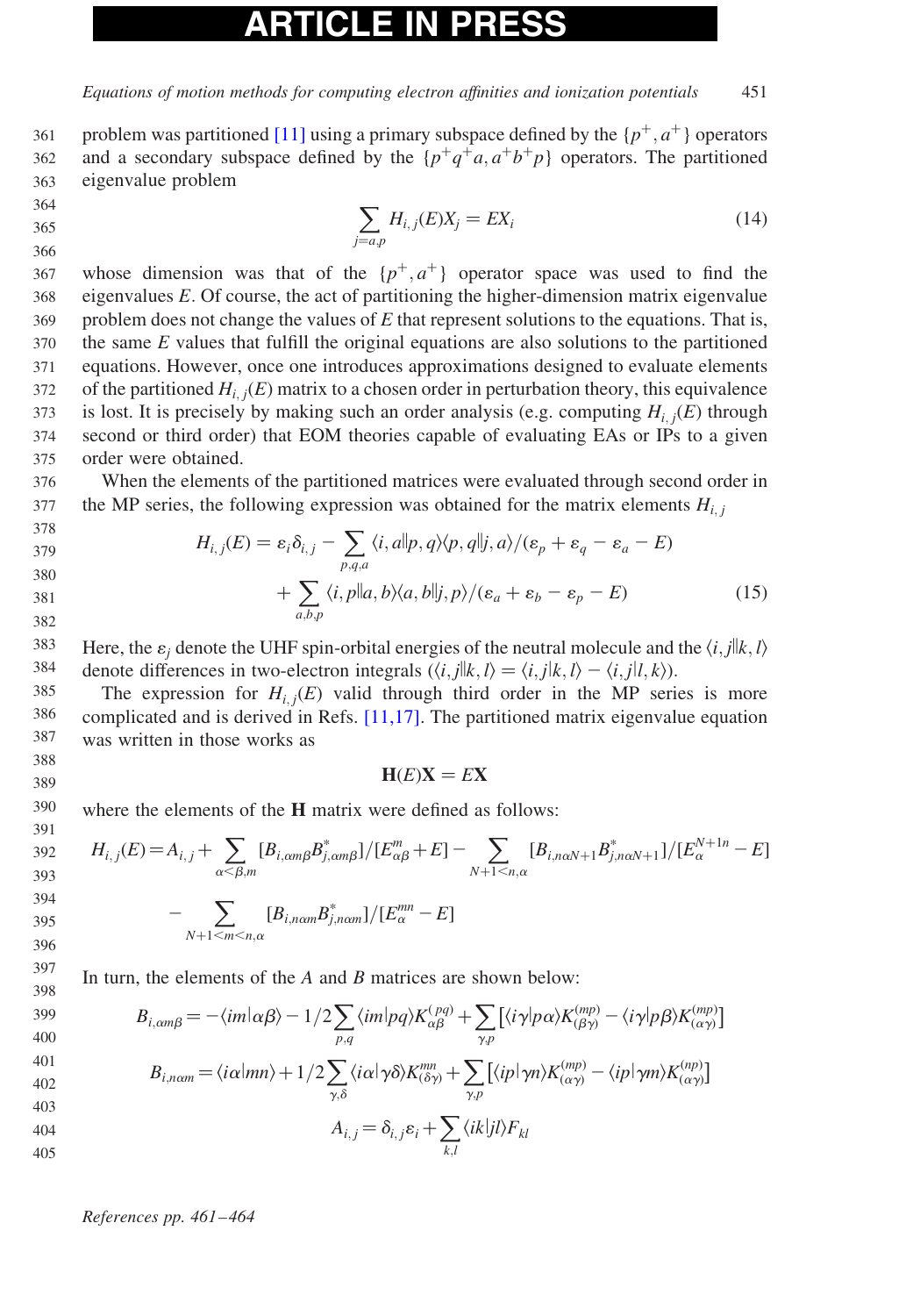### **ICLE IN PRESS**

452 Chapter 17

to which one adds the following  $E$ -independent terms  $\delta A_{i,j} = \sum_{i=1}^{n} A_{i,j}$  $\delta, \beta, p, m, n$  $\langle jpl|i\delta\rangle\langle\delta\beta|mn\rangle\langle mn||p\beta\rangle/[(\varepsilon_{\delta}-\varepsilon_{p})(\varepsilon_{\delta}+\varepsilon_{\beta}-\varepsilon_{m}-\varepsilon_{n})]$  $+$   $\overline{y}$  $\delta, \beta, p, m, n$  $k \langle j\delta$ llip $\rangle\langle p\beta$ llmn $\rangle\langle mn||\delta\beta\rangle/[(\varepsilon_{\delta}-\varepsilon_{p})(\varepsilon_{\delta}+\varepsilon_{\beta}-\varepsilon_{m}-\varepsilon_{n})]$  $+$   $\overline{y}$  $\delta, \alpha, \beta, p, n$  $\langle jp\|i\delta\rangle\langle\delta n\|\beta\alpha\rangle\langle\alpha\beta\|pn\rangle[(\varepsilon_{\delta}-\varepsilon_{p})(\varepsilon_{\alpha}+\varepsilon_{\beta}-\varepsilon_{p}-\varepsilon_{n})]$  $+$   $\overline{y}$  $_{\delta,\alpha,\beta,p,n}$  $k \langle j\delta$ llip $\rangle$  $\langle \delta n \|\beta \alpha \rangle \langle \alpha \beta \|pn \rangle$ [ $(\varepsilon_{\delta} - \varepsilon_{p})(\varepsilon_{\alpha} + \varepsilon_{\beta} - \varepsilon_{p} - \varepsilon_{n})$ ] The energy denominators appearing in the  $H_{ij}$  matrix elements are  $E_{\alpha}^{mn} = \varepsilon_m + \varepsilon_n - \varepsilon_{\alpha} - \langle \alpha m | \alpha m \rangle - \langle \alpha n | \alpha n \rangle + \langle m n | m n \rangle$  $E_{\delta\gamma}^p = \varepsilon_p - \varepsilon_\delta - \varepsilon_\gamma - \langle \delta p | \delta p \rangle - \langle \gamma p | \gamma p \rangle + \langle \delta \gamma | \delta \gamma \rangle$ Finally, the  $F$  quantities appearing above are given as  $F_{kl} = \sum$  $\alpha<\beta,p$  $[K_{\alpha\beta}^{pk}K_{\alpha\beta}^{pl}+K_{\alpha\beta}^{kp}K_{\alpha\beta}^{lp}]-\sum_{p$  $[K^{pq}_{\alpha l} K^{pq}_{\alpha k} + K^{pq}_{l\alpha} K^{pq}_{k\alpha}]$ where  $K_{\alpha\beta}^{(pq)} = K_{\alpha\beta}^{pq} - K_{\alpha\beta}^{qp}$  $K^{pq}_{(\alpha\beta)} = K^{pq}_{\alpha\beta} - K^{pq}_{\beta\alpha}$  $K_{(\alpha\beta)}^{(pq)} = K_{\alpha\beta}^{pq} - K_{\alpha\beta}^{qp} - K_{\beta\alpha}^{pq} + K_{\beta\alpha}^{qp}$ and the latter quantities are the MP expansion coefficients of the first-order wave function:  $K_{\alpha\beta}^{mn} = \langle mn|\alpha\beta\rangle/(\varepsilon_{\alpha} + \varepsilon_{\beta} - \varepsilon_m - \varepsilon_n)$ Although more complicated than their second-order counterparts, the basic structure of the above expressions for  $H_{i,j}(E)$  are the same as those shown earlier. These third-order equations have been used in many applications in which molecular EAs have been computed for a wide variety of species as illustrated in Ref. [\[16\]](#page-20-0). Clearly, all the quantities needed to form the second- or third-order EOM matrix elements  $H_{i,k}$  are ultimately expressed in terms of the orbital energies  $\{\varepsilon_k\}$  and two-electron integrals  $\langle j, k|l, h \rangle$  evaluated in the basis of the neutral molecule's Hartree–Fock orbitals that form the starting point of the Møller –Plesset theory. However, as with most electronic structure theories, much effort has been devoted to recasting the working EOM equations in a manner that involves the atomic orbital (AO) two-electron integrals rather than the molecular orbital based integrals. Because such technical matters of direct AO-driven calculations are outside the scope of this work, we will not delve into them further. 406 407 408 409 410 411 412 413 414 415 416 417 418 419 420 421 422 423 424 425 426 427 428 429 430 431 432 433 434 435 436 437 438 439 440 441 442 443 444 445 446 447 448 449 450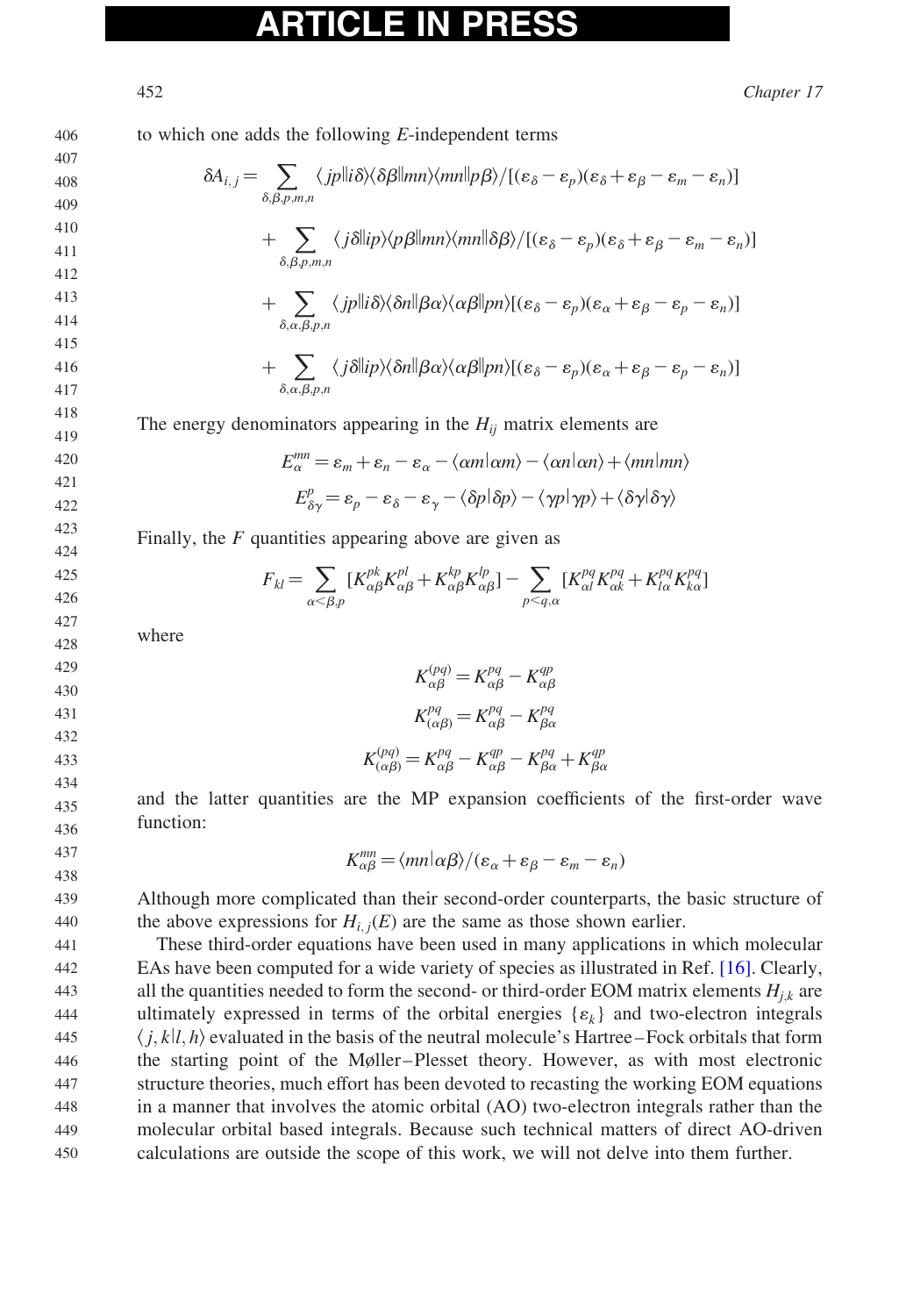Equations of motion methods for computing electron affinities and ionization potentials 453

### 17.3.2 Relationship to Greens functions/propagators 451

It turns out that in the early 1970s when the author was developing and implementing the EOM method for treating EAs and IPs, several groups had taken a different approach to the evaluation of atomic and molecular electronic energy differences using what were called Greens functions (GF) or propagators. Linderberg and Öhrn  $[18]$  pioneered the use of such methods in quantum chemistry, while Cederbaum and co-workers [\[19\]](#page-20-0), Doll and Reinhardt [\[20\]](#page-20-0), Taylor, Yaris, and co-workers [\[21\]](#page-20-0) and Pickup and Goscinski [\[22\]](#page-20-0) were among the first to apply the methods to EAs and IPs using an *ab initio* approach. Purvis and  $\ddot{\text{Ohrn}}$  [\[23\]](#page-20-0) soon thereafter expanded the range of the theory to include open-shell systems. These workers as well as Jorgensen and Oddershede [\[24\]](#page-20-0) and others [\[25\]](#page-20-0) developed Møller –Plesset based GFs for evaluating electronic excitation energies but we will not discuss these developments further here because our emphasis is on IPs and EAs. The GF EA and IP theories were derived from consideration of the following time-453 454 455 456 457 458 459 460 461 462 463 464

dependent matrix elements: 465

466

452

- 467 468
- 469 470

 $G_{j,k}(t) = (1/i\hbar)\Theta(t)\langle 0, N|\exp(iHt/\hbar)j^{+}\exp(-iHt/\hbar)k|0, N\rangle$  $+(1/i\hbar)\Theta(-t)\langle 0, N|k \exp(iHt/\hbar)j^+ \exp(-iHt/\hbar)|0, N\rangle$  (16)

Here,  $\Theta(t)$  is the Heaviside step function, which equals unity when t is positive and zero when t is negative,  $j^{+}$  and k are the same creation and annihilation operators discussed earlier and  $\vert 0, N \rangle$  is the neutral molecule reference wave function. Introducing complete sets of  $N-1$  and  $N+1$  electron Hamiltonian eigenfunctions into the first and second terms in Eq. (16), it is straightforward to see that one observes time dependences varying as  $exp(i[E(0, N) - E(K, N-1)]t/\hbar)$  and  $exp(i[E(K, N+1) - E(0, N)]t/\hbar)$ , respectively. 471 472 473 474 475 476 477

Taking the time derivative of Eq. (16), one obtains expressions involving commutators of the form  $[H, j^+]k$  and  $k[H, j^+]$  just as one finds in Eq. (11). By analyzing the resulting time-derivative equations, workers in this field were able to obtain equations that such  $G_{i,k}(t)$  matrix elements obey (n.b.: these were called the EOM for these quantities). The workers named above were able to express the resulting equations in terms of one- and two-electron integrals and corresponding density matrices much as the author had done within the EOM framework. In fact, it turned out that the final working equations of the so-called one-electron Greens function (GF) or electron propagator defined in Eq. (16), when Fourier transformed from the time to the energy domain, were exactly the same as the EOM equations given above, i.e. Eq. (15) and those reproduced from Refs. [\[11,17\]](#page-20-0). However, only the Cederbaum group achieved the full third-order expressions within the GF framework analogous to what we reproduced above. 478 479 480 481 482 483 484 485 486 487 488 489 490

It should be noted that although the GF equations are identical to the combined EA and IP equations  $(Eq. (15))$ , they are not equivalent to Eq.  $(8)$  or Eq.  $(10)$ . In fact, only by making additional assumptions about the action of  $Q^+(K)$  on  $|0,N\rangle$  (i.e. that  $Q(K)|0,N\rangle$ vanishes) is one able to fully justify adding Eqs. (8) and (10) to obtain Eq. (15) and thus to obtain an equivalence between the EOM and GF results. 491 492 493 494 495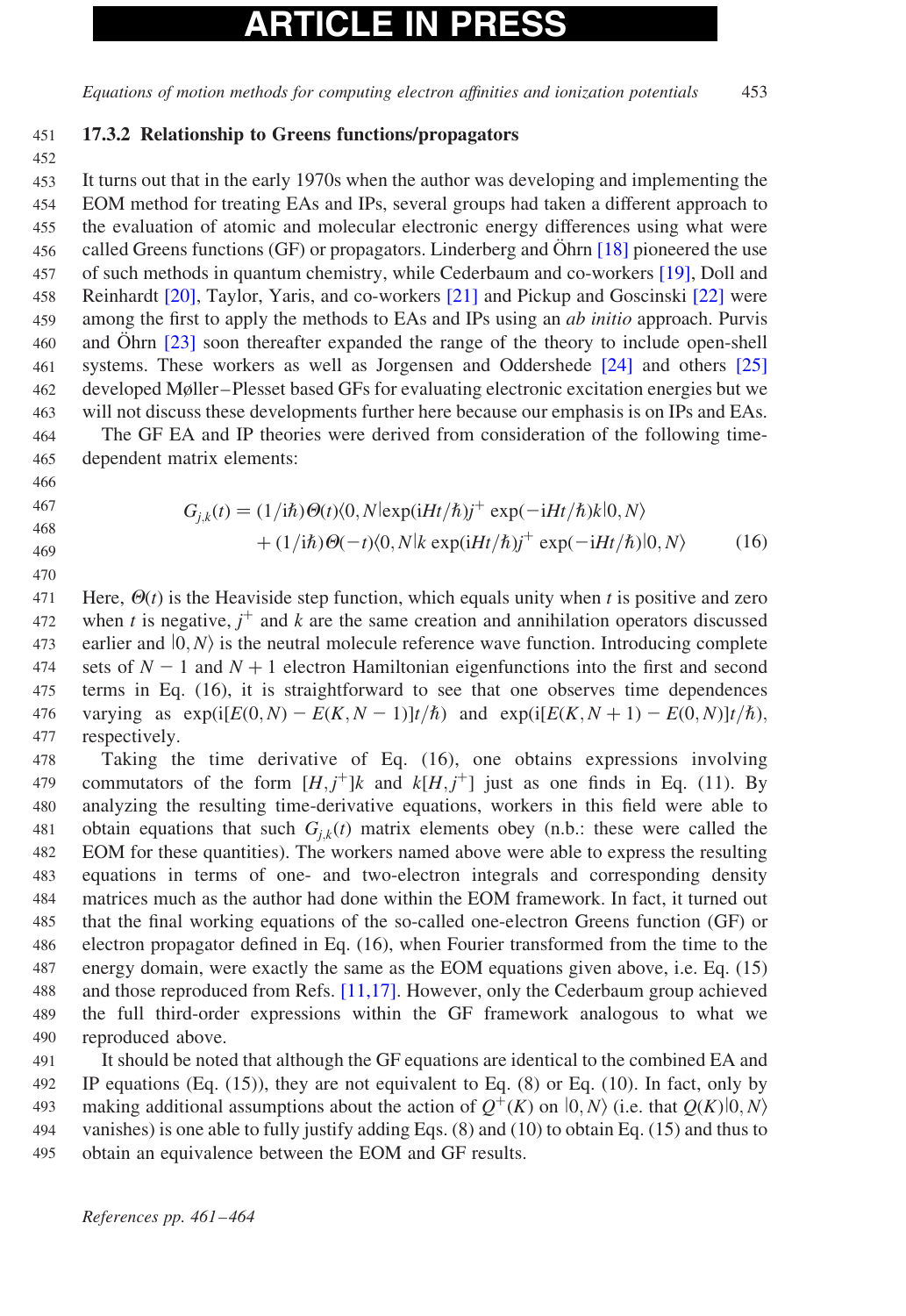Especially in recent years, much of the work aimed at calculating EAs and IPs using these direct-calculation EOM and GF methods has been performed within the notation of Greens functions and has been carried out by Vince Ortiz's group [\[26\]](#page-20-0) as well as by the Cederbaum group. To further illustrate the impact that such advances have had within the quantum chemistry community, we note that the Ortiz group has implemented various (i.e. Møller–Plesset and other) variants of these theories within the highly successful Gaussian [\[27\]](#page-20-0) suite of computer codes as a result of which many workers worldwide now employ EOM of GF-type methods to evaluate EAs and IPs.

508

### 17.3.3 The natural orbital or extended Koopmans' theorem approach

In the mid 1970s, Parr and co-workers [\[28\]](#page-21-0) and, independently, Smith and co-workers [\[29\]](#page-21-0) proposed to use an equation such as Eq. (10) for computing IPs and they referred to these methods as natural orbital or extended Koopmans' theorem theories. Subsequently, Andersen and the author [\[30\]](#page-21-0) analyzed the working equations of this approach through second and third order in the MP series and noted the differences between them and the Greens function and equivalent EOM theories computed through these same orders. Of course, based on the discussion of Section 17.2.4, these differences relate to the ranks of the operators appearing in the working equations and are not surprising. More recently, Cioslowski et al. [\[31\]](#page-21-0) have shown that these extended Koopmans' theorem approaches indeed offer a very efficient and reasonably accurate route to computing IPs or EAs, so it is likely that these methods will continue to develop. One of the more attractive aspects of the extended Koopmans approaches is that they have been shown [\[32\]](#page-21-0) to be capable, at least in principle, of yielding the correct lowest ionization potential of a neutral molecule because they are capable of generating the proper asymptotic form for the density. 509 510 511 512 513 514 515 516 517 518 519 520 521 522 523

524 525

526 527

### 17.3.4 Multiconfiguration-based approximations

Following on the proof by Manne [\[14\]](#page-20-0) that the operator spaces  $\{T^+(l)\} = \{p^+; p^+q^+a, \}$  $p^+q^+r^+ba$ , etc.} and  $\{T^+(l)\} = \{a^+, a^+b^+p, a^+b^+c^+qr,$  etc.} can be used (i.e. is capable of forming complete sets of ion states) even when no single determinant forms a dominant component of the neutral molecule wave function  $|0, N\rangle$ , the author's group extended the combined EA and IP-EOM theory to the case in which  $|0,N\rangle$  is of an arbitrary MCSCF form [\[33\]](#page-21-0) and the ionization operator manifold  $\{T^+(l)\}\$ included operators of the form  $\{p^+; p^+q^+a\}$  and  $\{a^+, a^+b^+p\}$ . The resultant working equations were written as in Eq. (14), with the  $H_{i,k}$  matrix elements given in Eq. (18) of Ref. [\[33\],](#page-21-0) which we do not reproduce here because of their complexity. The primary additional difficulty involved in implementing these multiconfiguration-based equations is the fact that three-electron density matrices  $\langle 0, N | i^+ j^+ k^+ l h n | 0, N \rangle$  taken with respect to the MCSCF wave function  $|0, N\rangle$  are involved. These density matrices arise when the commutators  $[H, p^+q^+a]$  and  $[H, a^+b^+p]$  are evaluated. 528 529 530 531 532 533 534 535 536 537 538 539 540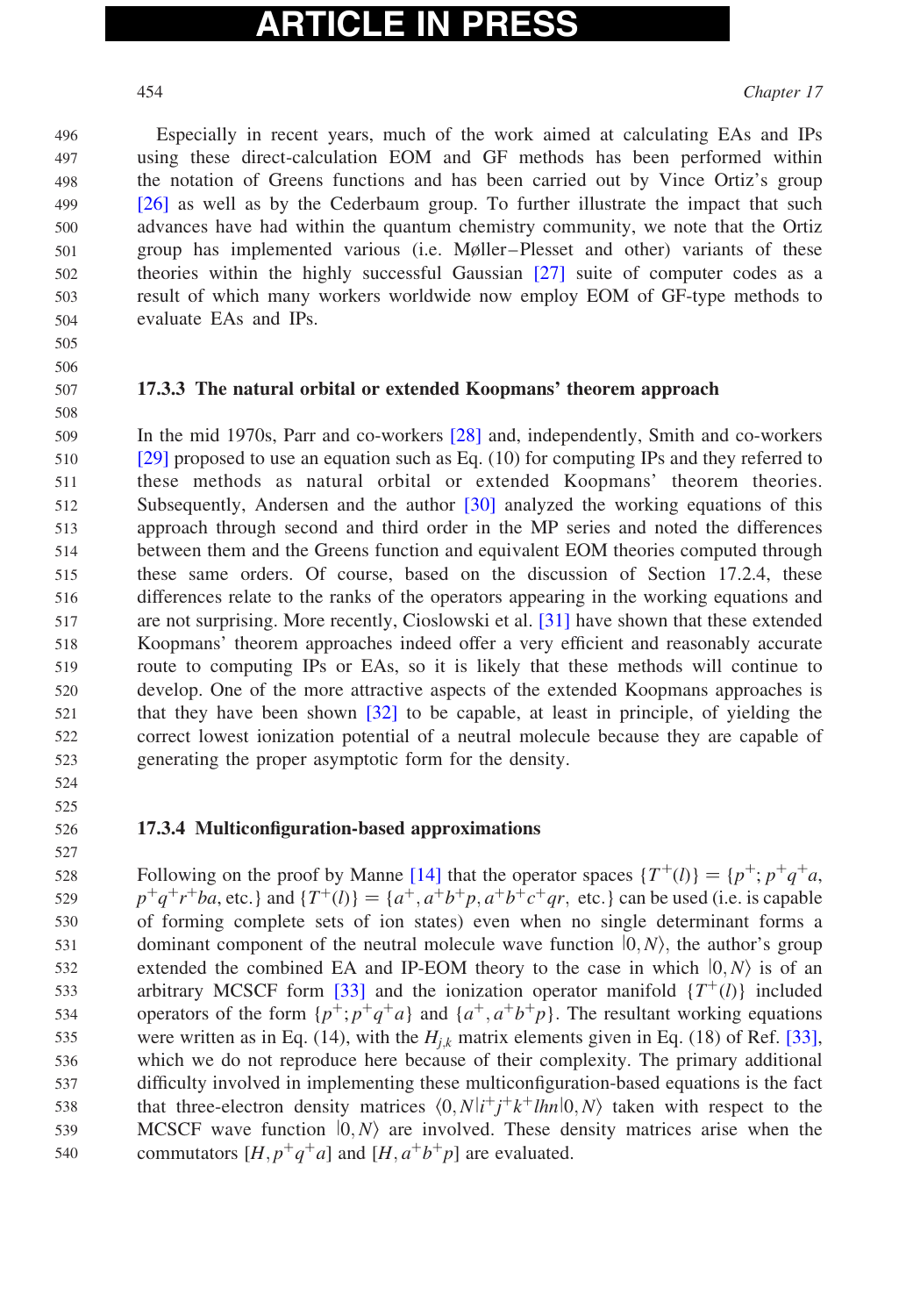## TICLE IN PRE

Equations of motion methods for computing electron affinities and ionization potentials 455

To date, not much use has been made of the MCSCF based EOM theories as developed in the author's group. Instead, the framework of time-dependent response theory, which can treat essentially any kind of reference wave function  $|0, N\rangle$  including the MCSCF variety, has superceded the EOM-based developments for such cases. It is important to keep in mind, however, that both the EOM and response function theories involve formulating and solving sets of equations whose solution (i.e. the unknown energy) is an intensive energy. 541 542 543 544 545 546 547

548 549

551

557 558 559

### 17.3.5 Coupled-cluster based EOM 550

The use of coupled-cluster (CC) wave functions within EOM theory for excitation energies, IPs and EAs has been developed [\[34,35\]](#page-21-0) upon slightly different lines than outlined in Section 17.2. The CC wave function ansatz for  $|0, N\rangle$  is written as usual in terms of an exponential operator acting on a single-determinant (e.g. unrestricted HF) 'reference function'  $|0>$ 552 553 554 555 556

$$
|0, N\rangle = \exp(T)|0\rangle \tag{17}
$$

The so-called cluster operator  $T$  is expressed in terms of spin-orbital excitation operators of the form  $\{T_1\} = \{p^+a\}, \ \{\overline{T_2}\} = \{p^+q^+ba\}, \ \{\overline{T_4}\} = \{p^+q^+r^+cba\}, \ \text{etc. with } T_k$ relating to the excitation of k electrons from occupied spin-orbitals  $(a, b, c, \text{etc.})$  to virtual spin-orbitals  $(p, q, r, \text{ etc.})$ . Prior to forming any EA EOM, the neutral molecule CC equations need to be solved for the amplitudes  $\{t_n\}$  that multiply the  $\{T_n\}$  operators to form the CC  $T$  operator. For completeness, let us briefly review how the conventional CC wave function evaluation is carried out. 560 561 562 563 564 565 566 567

We recall the CC equations are formed by manipulating the Schrödinger equation

$$
H \exp(T)|0\rangle = E \exp(T)|0\rangle \tag{18}
$$

to read 572

573 574

575 576

582

 $\exp(-T) H \exp(T) \vert 0 \rangle = E \vert 0 \rangle$  (19)

and subsequently projecting this equation against the set of functions  $\{\langle 0|T_n^+\}$ . Because the T operator contains only creation operators for unoccupied spin-orbitals and annihilation operators for occupied spin-orbitals, it turns out that the commutator expansion 577 578 579 580 581

583  
\n
$$
\exp(-T) H \exp(T) = H - [T, H] + 1/2[T, [T, H]] - 1/3![T, [T, [T, H]]]
$$
\n584  
\n585  
\n+ 1/4![T, [T, [T, [T, H]]]] + ... (20)

References pp. 461–464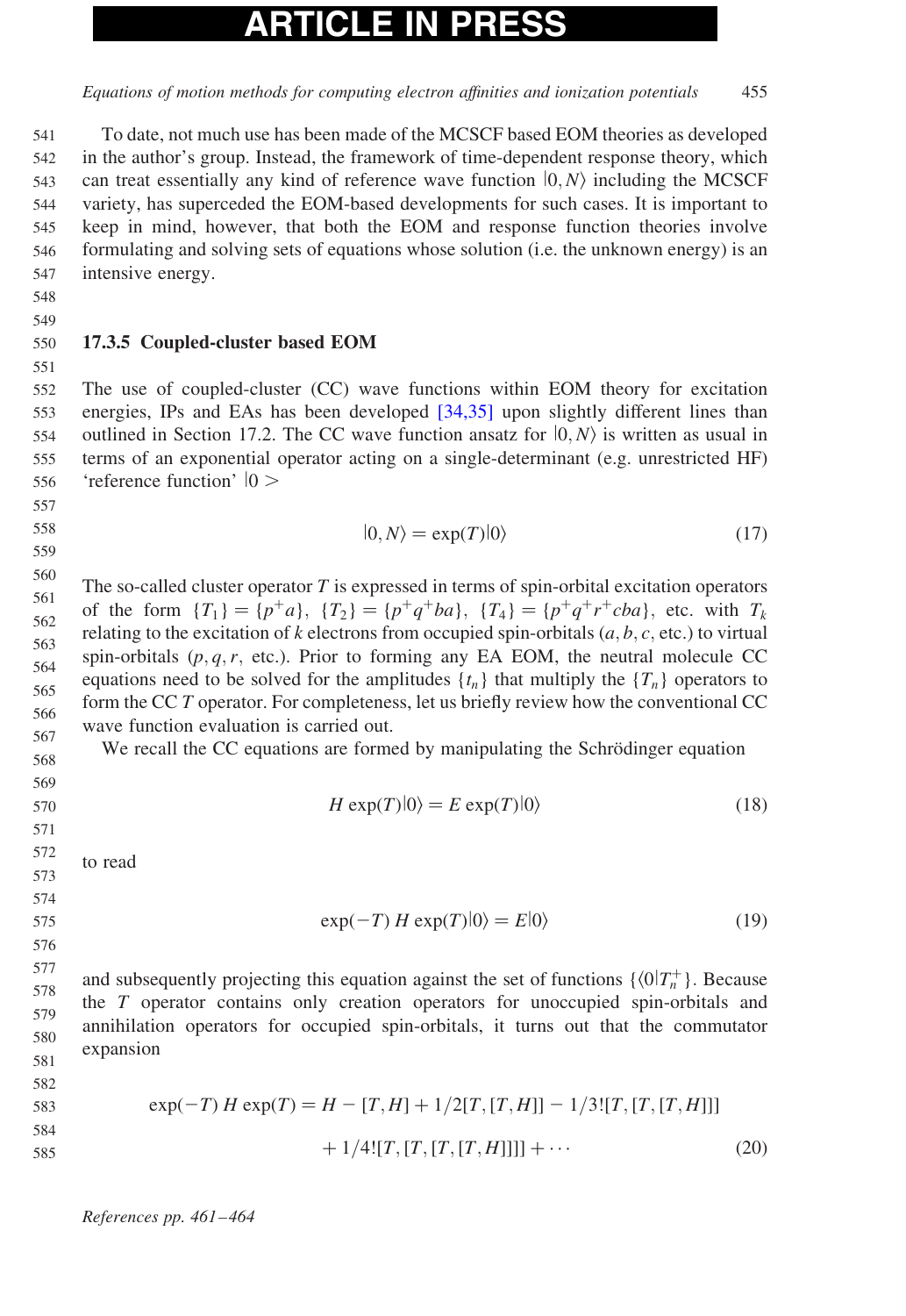### ICLE IN PRE

456 Chapter 17

exactly truncates at the fourth-order term. So, the final working equations of CC theory can be written as

$$
\langle 0|T_n^+\{H - [T, H] + 1/2[T, [T, H]] - 1/3![T, [T, [T, H]]]\n+ 1/4![T, [T, [T, [T, H]]]]\}|0\rangle = 0
$$
\n(21)

Once the CC amplitudes  $\{t_n\}$  are determined by solving these quartic equations, the CC energy is computed as

$$
\langle 0|H - [T, H] + 1/2[T, [T, H]] - 1/3![T, [T, [T, H]]]
$$
  
+ 1/4![T, [T, [T, [T, H]]]]|0\rangle = E\n
$$
(22)
$$

The operator  $O^+(K)$  that maps the CC wave function  $|0,N\rangle$  into an anion or cation state is expressed as in Eq. (5) with the  $\{T^+(l)\}$  operators including, e.g.  $\{T^+(l)\}$  ${p^+; p^+q^+a, p^+q^+r^+ba}$ , etc.} when EAs are to be computed and the adjoints of  ${a^+, a^+b^+p, a^+b^+c^+q}_$ , etc.} when IPs are computed The basic EOM analogous to Eq. (7b) is then written as

$$
[H, Q^{+}(K)] \exp(T)|0\rangle = EQ^{+}(K) \exp(T)|0\rangle \tag{23}
$$

Multiplying on the left by  $exp(-T)$  and realizing that T and  $O^+(K)$  commute reduces this equation to

$$
[H', Q^{+}(K)]|0\rangle = EQ^{+}(K)|0\rangle \tag{24}
$$

where

$$
H' = \exp(-T) H \exp(T) \tag{25}
$$

which can be expanded as in Eq. (20) to involve at most quartic terms in the  $\{t_n\}$ amplitudes. Then, multiplying on the left by  $\langle 0|T(i)\rangle$  reduces the EOM equations to their final working form

X l k0lTð jÞ½{H 2 ½T; H þ 1=2½T; ½T; H 2 1=3!½T; ½T; ½T; H þ 1=4!½T; ½T;½T; ½T; H}; TþðlÞl0ltðK; lÞ ¼ E X l k0lTðjÞTþðlÞl0ltðK; lÞ ð26Þ 617 618 619 620 621 622

This set of matrix eigenvalue equations are then solved to obtain  $E$  which gives the EA or the IP (depending on what operator set was used). Such so-called electron-attached and electron-removed EOM (EA-EOM and IP-EOM) approaches have proven highly successful [\[34,35\]](#page-21-0) in computing EAs and IPs of a wide range of atoms and molecules primarily because the coupled-cluster treatment of electron correlation provides such a highly accurate treatment of the dynamical electron correlation. At present there is a great deal of activity within this framework of utilizing EOM theories for computing EAs, IPs, and  $\Delta E$ s. 623 624 625 626 627 628 629 630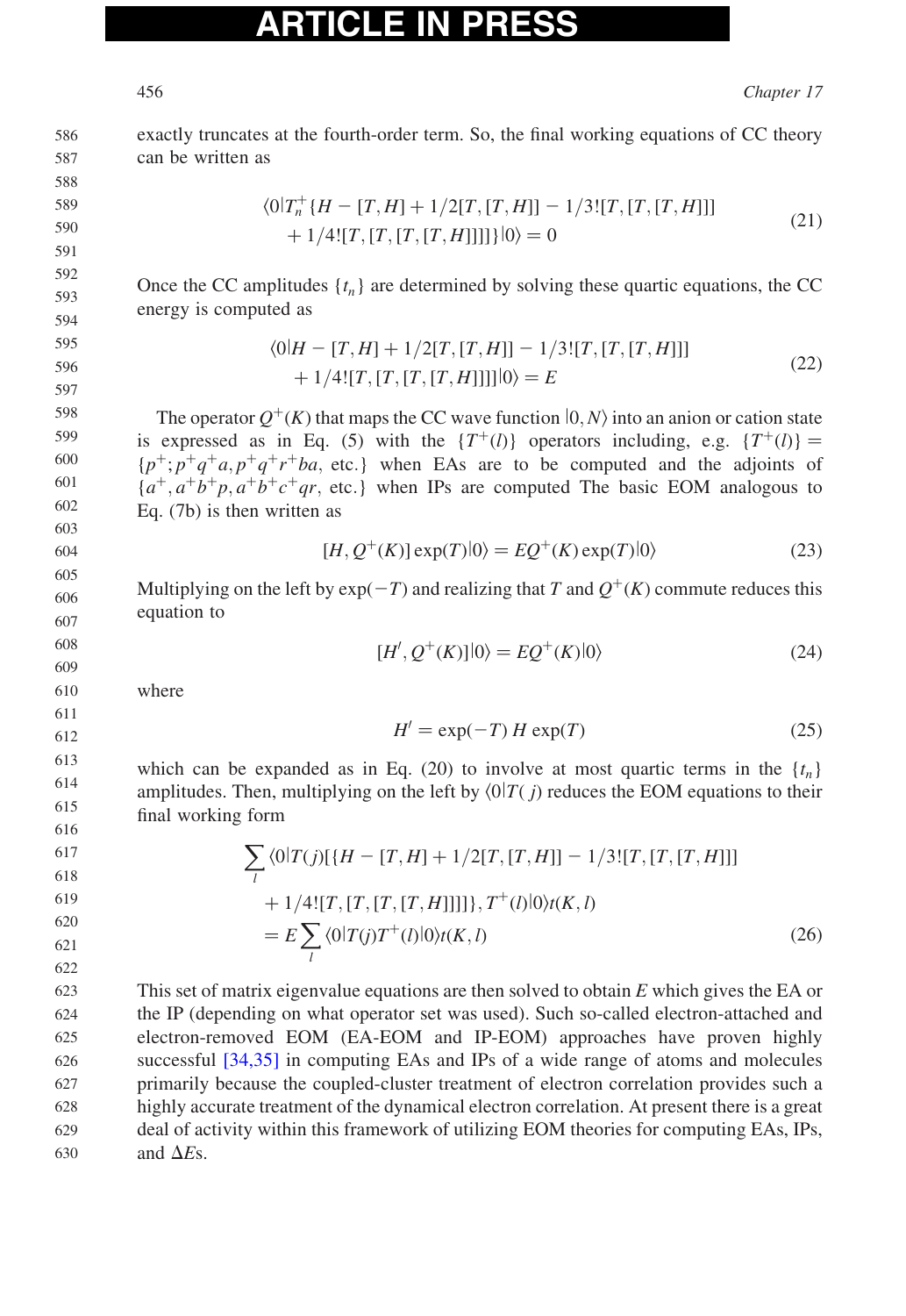Equations of motion methods for computing electron affinities and ionization potentials 457

It should be noted that Eq.  $(26)$  does not contain an E-dependent matrix element on its left-hand side as do the MPn EOM equations (Eq. (14)) or the equivalent GF equations. This is because the EOM-CC equations are usually not subjected to the operator-space partitioning that the GF and MPn-based EOM theories commonly employ. It should also be noted that the operators appearing on the left-hand side of Eq. (26) produce non-Hermitian matrices. As a result, there arise non-orthogonal left- and right-eigenvectors in solving Eq. (26). As discussed in Refs. [\[34,35\]](#page-21-0), it is important to compute both sets of eigenvectors if one wishes to compute, e.g. photo-electron intensities. 631 632 633 634 635 636 637 638 639

640 641

643

645

#### 17.4 SOME SPECIAL CASES 642

#### 17.4.1 Calculating EAs as IPs 644

In this discussion, we have focused on computing EAs and IPs by forming a neutral molecule wave function  $|0, N\rangle$  and computing the EA or IP as an eigenvalue of an EOM matrix problem. Consider applying such an approach to evaluate the EA of the  $X^2\Pi$  state of the NO molecule. Because the X-state wave function of NO is spatially degenerate (i.e. the  $\pi_r$  and  $\pi_v$  orbitals should be degenerate), one may encounter artifactual symmetry breaking when forming this neutral molecule wave function. That is, the  $\pi_r$  and  $\pi_v$ orbitals may not turn out to be degenerate; in fact, most commonly employed electronic structure codes are not able to guarantee this degeneracy as they should. It would then be unwise to use this symmetry-broken wave function to compute any property of this state of NO, including the EA. To overcome such difficulties, one could use the  $X^3\Sigma^+$  state of  $NO<sup>-</sup>$  as  $|0, N\rangle$  and employ an EOM method to evaluate the IP of NO<sup>-</sup> (actually the electron detachment energy of NO). The advantage to this approach is that the open-shell  $3\Sigma^+$  state of NO<sup>-</sup> would not be susceptible to symmetry breaking because it is not spatially degenerate and has its  $\pi_x$  and  $\pi_y$  orbitals equivalently occupied. This example shows that it may sometimes be better to compute an EA of a molecule as the IP of the corresponding anion. Likewise, it may be better to compute an IP of a molecule as the EA of the molecule's cation in some cases. 646 647 648 649 650 651 652 653 654 655 656 657 658 659 660 661 662

Another example is provided by the EA of the <sup>2</sup>S state of the Na atom to generate the  $1_S$  Ne<sup>-</sup> enjoy Because the <sup>2</sup>S state is open shall, one would have to employ the S Na<sup> $-$ </sup> anion. Because the <sup>2</sup>S state is open shell, one would have to employ the unrestricted Hartree –Fock method to evaluate its orbitals and orbital energies to use in an EOM or GF EA calculation. However, one could, alternatively, compute the EA of Na by evaluating the IP of Na<sup>-</sup>. The advantage would be that the Na<sup>-</sup> is closed shell, so one could employ restricted Hartree –Fock methods to compute the requisite orbitals and orbital energies. 663 664 665 666 667 668 669

670 671

### 17.4.2 Metastable anion states 672

673

A different kind of problem arises when one attempts to compute the EA of a molecule whose anion is not electronically bound relative to the corresponding neutral. For 674 675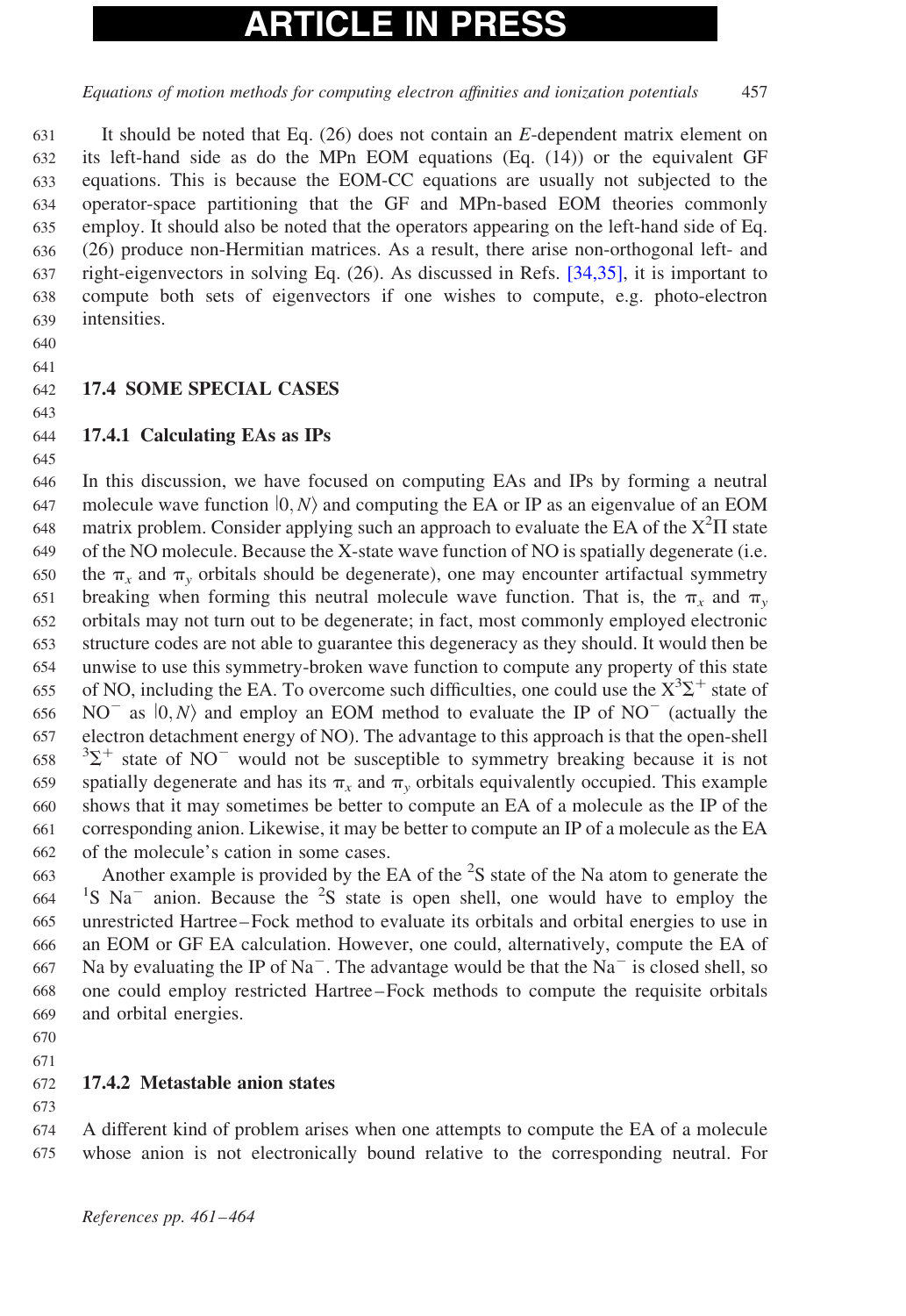458 Chapter 17

example, the  $X^1\Sigma_g^+$  state of the N<sub>2</sub> molecule does not bind an electron to form an electronically stable anion. Instead the  $X^2\Pi_{\rm g}$  state of  $N_2^-$ , formed by adding an electron to the  $\pi_{\varrho}$  anti-bonding orbital of N<sub>2</sub> is a so-called resonance state that lies higher in energy than  $N_2$  and can spontaneously eject its excess electron. One cannot simply employ conventional basis sets and ab initio electronic structure methods (including EOM or GF or response-function methods) to correctly determine the energies of such states. 676 677 678 679 680 681

The most common and powerful tool for studying such metastable states theoretically is the so-called stabilization method (SM). This method, pioneered by Professor Howard Taylor's group [\[36\]](#page-21-0), involves embedding the system of interest (e.g. the  $N_2^{-1}$ anion) within a finite 'box' in order to convert the continuum of states corresponding, e.g. to  $N_2 + e^-$ , into discrete states that can be handled by conventional squareintegrable basis functions using, e.g. the EOM method. By varying the size of the box, one can vary the energies of the discrete states that correspond to  $N_2 + e^{-}$  (i.e. one varies the box size to vary the kinetic energy KE of the orbitals containing the excess electron). As the box size is varied, one eventually notices (e.g. by plotting the orbitals) that one of the  $N_2 + e^-$  states obtained in the EOM process possesses a significant amount of valence character. That is, one such state has significant amplitude not only at large  $r$  but also in the region of the two nitrogen centers. It is this state that corresponds to the metastable resonance state, and it is the EOM eigenvalue  $E$  of this state that provides the stabilization estimate of the resonance state energy relative to that of the neutral  $N_2$ . 682 683 684 685 686 687 688 689 690 691 692 693 694 695 696

Let us continue using  $N_2^{-1}$  as an example for how one usually varies the box within which the anion is constrained. One uses a conventional atomic orbital basis set that likely includes s and p functions on each N atom, perhaps some polarization d functions and some conventional diffuse s and p orbitals on each N atom. These basis orbitals serve primarily to describe the motions of the electrons within the usual valence regions of space. To this basis, one appends an extra set of diffuse  $\pi$ -symmetry orbitals. These orbitals could be  $p_{\pi}$  (and maybe  $d_{\pi}$ ) functions centered on each nitrogen atom, or they could be  $d_{\pi}$  orbitals centered at the midpoint of the N-N bond. Either choice can be used because one only needs a basis capable of describing the large  $r L = 2$  character of the metastable  ${}^{2}\Pi_{g}$  state's wave function. One usually would not add just one such function; rather several such functions, each with an orbital exponent  $\alpha<sub>I</sub>$  that characterizes its radial extent, would be used. Let us assume, for example, that K such additional diffuse  $\pi$ functions have been used. 697 698 699 700 701 702 703 704 705 706 707 708 709 710

Next, using the conventional atomic orbital basis as well as the K extra  $\pi$  basis functions, one carries out an EOM calculation for the EA of the  $N_2$  molecule. In this calculation, one tabulates the energies of many (say  $M$ ) of the EOM-EA eigenvalues. One then scales the orbital exponents  $\{\alpha_l\}$  of the K extra  $\pi$  basis orbitals by a factor  $\eta$ :  $\alpha_1 \rightarrow \eta \alpha_1$  and repeats the calculation of the energies of the M lowest EOM eigenvalues. This scaling causes the extra  $\pi$  basis orbitals to contract radially (if  $\eta > 1$ ) or to expand radially (if  $\eta$  < 1). It is this basis orbital expansion and contraction that produces expansion and contraction of the 'box' discussed above. That is, one does not employ a box directly; instead, one varies the radial extent of the more diffuse basis orbitals to simulate the box variation. 711 712 713 714 715 716 717 718 719 720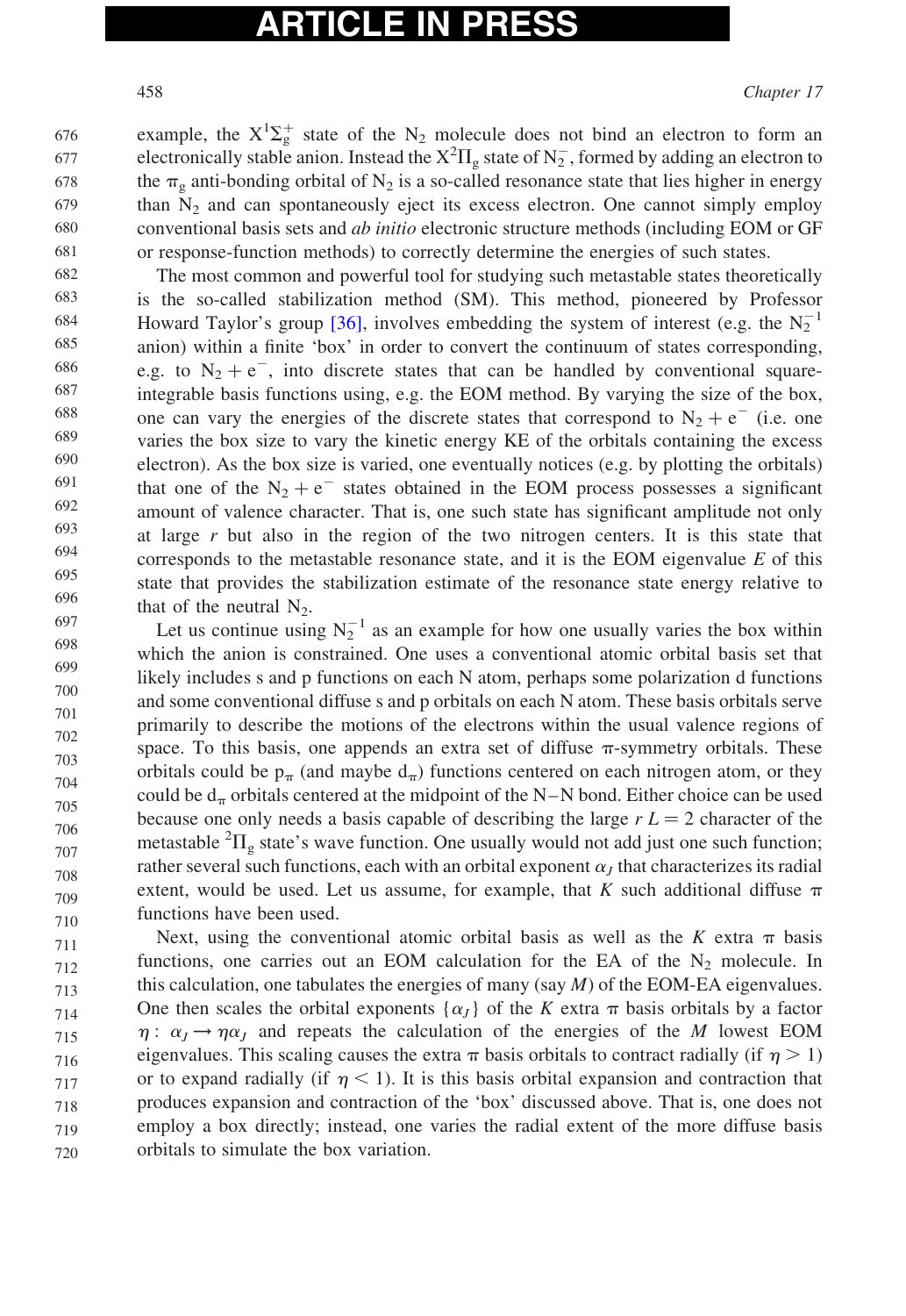<span id="page-16-0"></span>Equations of motion methods for computing electron affinities and ionization potentials 459

If the conventional orbital basis is adequate, one finds that the extra  $\pi$  orbitals, whose exponents are being scaled, do not affect appreciably the energy of the neutral  $N_2$  system. This can be probed by plotting the N<sub>2</sub> energy (computed as  $\langle 0, N|H|0, N \rangle$ ) as a function of the scaling parameter  $\eta$ ; if the energy varies little with  $\eta$ , the conventional basis is adequate. 721 722 723 724 725

In contrast to plots of the neutral N<sub>2</sub> energy *vs.*  $\eta$ , plots of the energies of the *M* N<sub>2</sub><sup>-1</sup> anion states relative to the energy of  $N_2$ , obtained as EOM eigenvalues, show significant  $\eta$ -dependence as Fig. 17.1 illustrates. 726 727 728

What does such a stabilization plot tell us and what do the various branches of the plot mean? First, we notice that each of the plots of the energy of an anion state (relative to the neutral molecule's energy, which is independent of  $\eta$ ) grows with increasing  $\eta$ . This  $\eta$ dependence arises from the  $\eta$ -scaling of the extra diffuse  $\pi$  basis orbitals. Because most of the amplitude of such basis orbitals lies outside the valence region, the kinetic energy is the dominant contributor to such states' relative energies. Because  $\eta$  enters into each orbital as  $exp(-\eta \alpha r^2)$ , and because the kinetic energy operator involves the second derivative with respect to r, the kinetic energies of orbitals dominated by the diffuse  $\pi$ basis functions vary as  $\eta^2$ . It is this quadratic growth with  $\eta$  that appears as the basic trends in the energies *vs.*  $\eta$  plots in Fig. 17.1. 729 730 731 732 733 734 735 736 737 738

For small  $\eta$ , all the  $\pi$  diffuse basis functions have their amplitudes concentrated at large-r and have low kinetic energy. As  $\eta$  grows, these functions become more radially compact and their kinetic energies grow just as the particle-in-a-box energies grow as the box length decreases. For example, note the three lowest energies shown above in Fig. 17.1 increasing from near zero as  $\eta$  grows. As  $\eta$  further increases, one reaches a point at which the third and fourth anion-state energies in Fig. 17.1 undergo an avoided crossing. At higher  $\eta$  values, it is the second and third states and then the first and 739 740 741 742 743 744 745 746



Fig. 17.1. Plots of the EOM-EA eigenvalues for several anion states vs. the orbital scaling parameter  $\eta$ . Note the avoided crossing of state energies near 1 eV. 764 765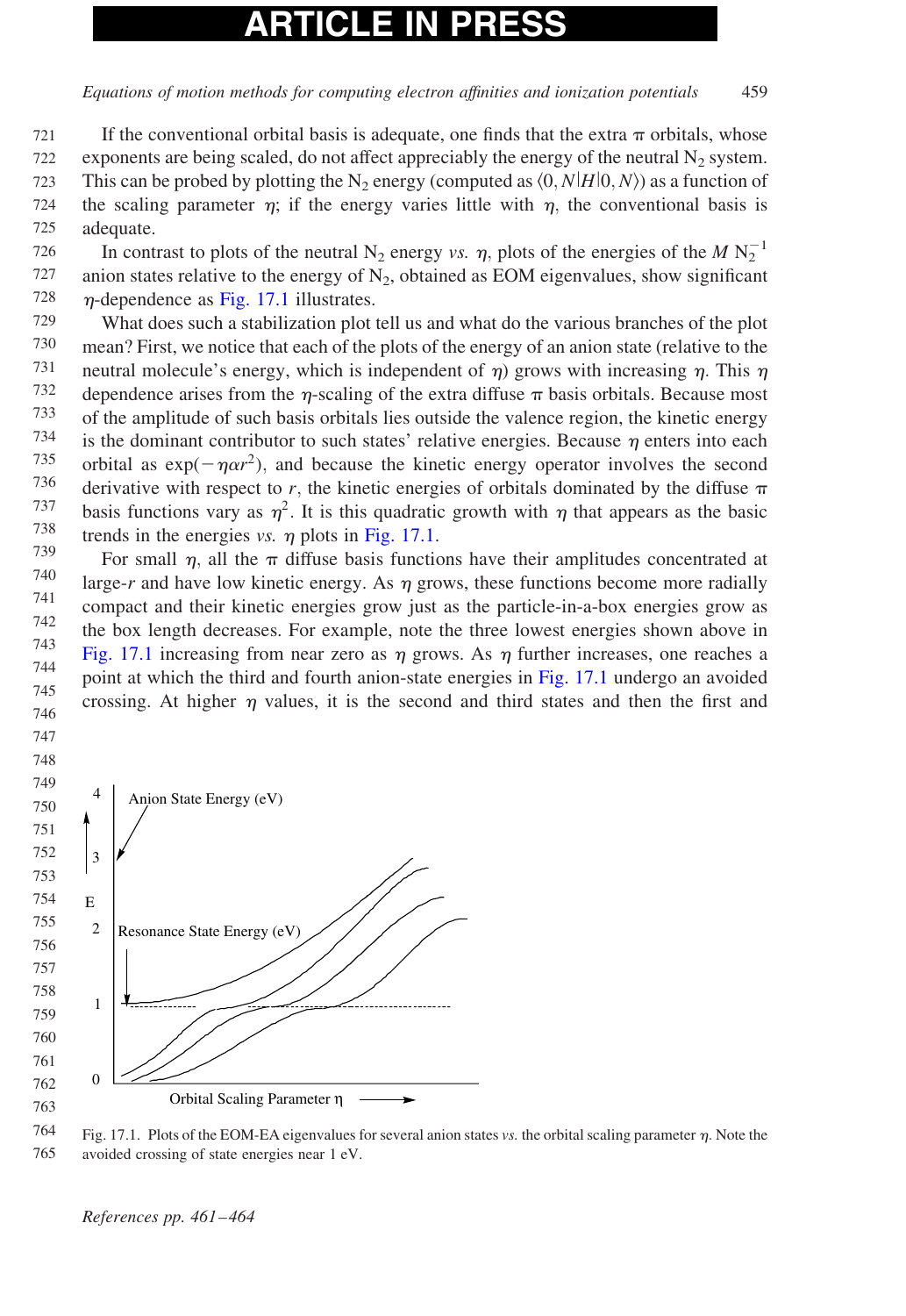second states whose energies undergo such avoided crossings. At such  $\eta$  values, if one examines the nature of the two anion wave functions (obtained as in Eq. (4)) whose energies avoid one another, one finds they contain substantial amounts of both valence and extra diffuse  $\pi$  function character. Just to the left of the avoided crossing, the lower-energy state (the third state in [Fig. 17.1](#page-16-0) for the smallest  $\eta$  at which an avoided crossing occurs) contains predominantly extra diffuse  $\pi$  orbital character, while the higherenergy state (the fourth state) contains largely valence  $\pi^*$  orbital character. To the right of the avoided crossing, the situation is reversed—the lower-energy state (the third state in [Fig. 17.1](#page-16-0) for small  $\eta$ ) contains predominantly valence orbital character, while the higher-energy state (the fourth state) contains largely diffuse orbital character. 766 767 768 769 770 771 772 773 774 775

However, at the special values of  $\eta$  where the two states nearly cross, the kinetic energy of the diffuse state (as well as its radial size and de Broglie wavelength) are appropriate to connect properly with the valence state to form a single resonance state. By connect properly we mean that the two states have wave function amplitudes, phases and slopes that match. It is such boundary condition matching of valence-range and longrange character in the wave function that the stabilization method achieves. So, at such special  $\eta$  values, one can achieve a description of the resonance state that correctly describes this state both in the valence region and in the large-r region. Only by tuning the energy of the large-r states using the  $\eta$  scaling can one obtain this proper boundary condition matching. 776 777 778 779 780 781 782 783 784 785

Another observation helps to understand the content of such stabilization plots. One considers the density of states (i.e. how many states are there between energy  $E$  and  $E + dE$  for a fixed small value of  $dE$ ?) in a plot such as [Fig. 17.1](#page-16-0). Clearly, in the range of energies near the avoided crossings, there is an enhanced density of states, while the state density is lower at 'off resonance' energies. When viewed either from the point of view of state densities or avoided crossings, there is something special about the region of energies near such resonances. As noted above, it is the fact that the valence-range and continuum components of the wave function can be properly matched at such energies that is 'special'. 786 787 788 789 790 791 792 793 794

If one attempts to study metastable anion states without carrying out such a stabilization study, one is doomed to failure, even if one employs an extremely large and flexible set of diffuse basis functions. In such a calculation, one will certainly obtain a large number of anion 'states' with energies lying above that of the neutral, but one will not be able to select from these states the one that is the true resonance state because the true state will be buried in the myriad of 'states' representing the  $N_2 + e^{-}$ continuum. 795 796 797 798 799 800 801

In summary, by carrying out a series of anion-state energy calculations for several states and plotting them vs.  $\eta$ , one obtains a stabilization graph. By examining this graph and looking for avoided crossings, one can identify the energies at which metastable resonances occur. It is absolutely critical to identify these resonance energies if one wishes to probe metastable anions. It is also possible [\[37\]](#page-21-0) to use the shapes (i.e. the magnitude of the energy splitting between the two states and the slopes of the two avoiding curves) of the avoided crossings in a stabilization graph to compute the lifetimes of the metastable states. Basically, the larger the avoided-crossing energy splitting between the two states, the shorter is the lifetime of the resonance state. 802 803 804 805 806 807 808 809 810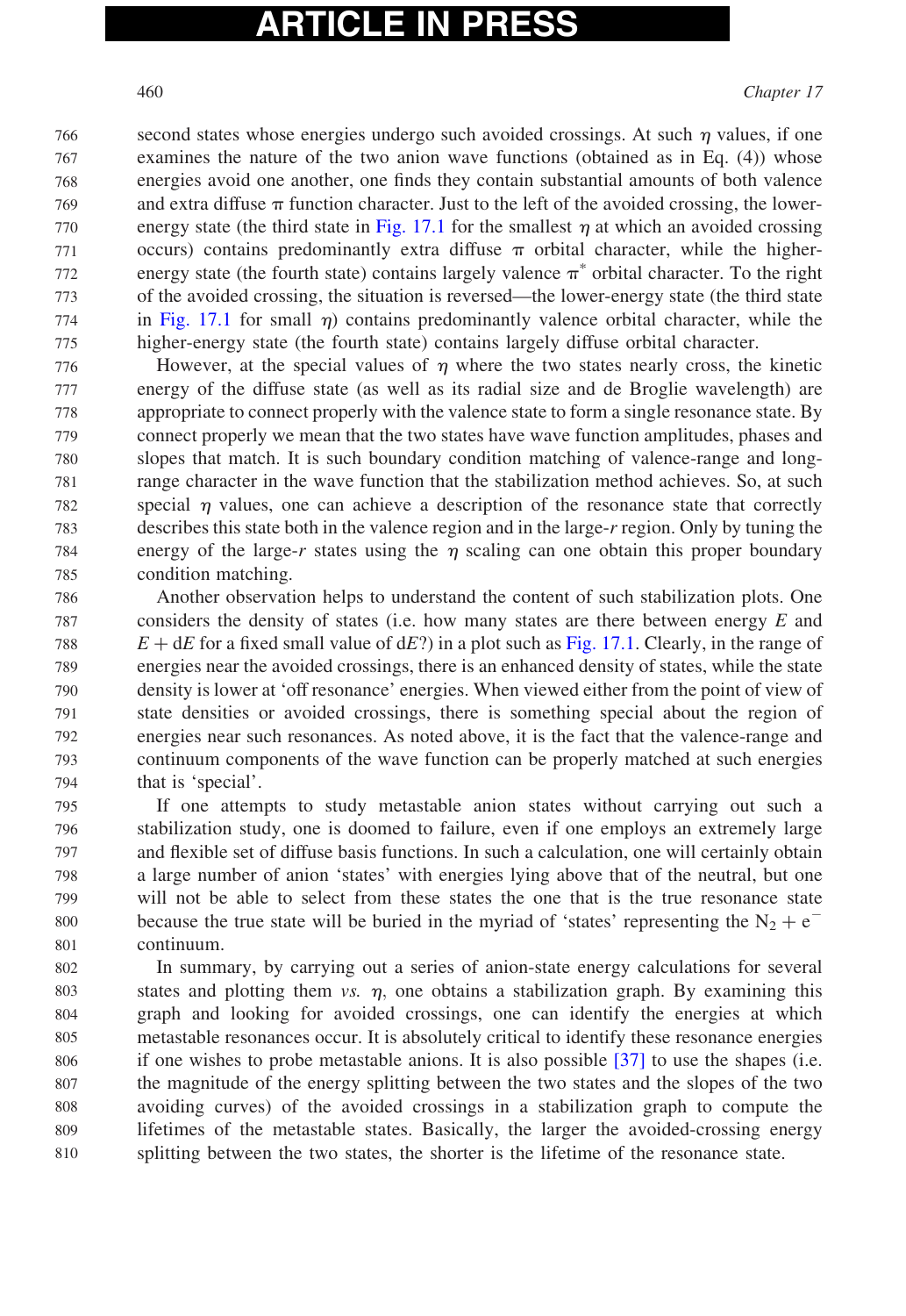<span id="page-18-0"></span>Equations of motion methods for computing electron affinities and ionization potentials 461

#### 17.5 SUMMARY 811

### 812

832

We have tried to illustrate how, by focusing on the intensive energies that one wishes to compute when studying EAs, IPs or electronic excitation energies, one can replace the solution of the Schrödinger equation by the solution of so-called EOM. It is the eigenvalues of these EOMs that produce the EAs and IPs directly. We have reviewed some of the history of the development of EOM theory, especially as it applied to EAs and IPs, and we have attempted to show its relationships to Greens functions and extended Koopmans' theorem approaches to these same intensive energies. We have shown that a wide variety of EOM theories can be developed depending on how one chooses to describe the neutral molecule's wave function (i.e. in MP, MCSCF or CC fashion). Finally, we discussed some of the pitfalls that one encounters when applying EOM theory to EAs of molecules whose anion states are not bound but are metastable resonance states. It is our hope and belief that EOM methods have proven useful computationally and for gaining insight and will continue to have a bright future. 813 814 815 816 817 818 819 820 821 822 823 824 825

Readers who wish to learn more about how molecular EAs (and to a lesser extent, IPs) have been studied theoretically are directed to this author's web site http://simons.hec. utah.edu as well as to a series [\[38\]](#page-21-0) of his reviews and chapters. The species that this group have examined include dipole-bound anions, zwitterion ions, conventional valence anions, multiply charged anions as well as a wide variety of metastable anions. 826 827 828 829 830 831

### 17.6 ACKNOWLEDGEMENTS 833 834

This work was supported by NSF grants #9982420 and #0240387.

### 17.7 REFERENCES

- 2 G. Herzberg, Molecular spectra and molecular structure I, Van Nostrand, New York, 1950, p. 512.
- 3 (a) G.I. Gutsev and A.I. Boldyrev, The theoretical investigation of the electron affinity of chemical compounds, Adv. Chem. Phys., 61 (1985) 169–221; (b) J. Baker, R.H. Nobes and L. Radom, The evaluation of molecular electron affinities, J. Comp. Chem., 7 (1986) 349-358; (c) J. Simons and K.D. Jordan, Ab initio electronic structure of anions, Chem. Rev., 87 (1987) 535–555; (d) J. Kalcher and A.F. Sax, Gas phase stabilities of small anions—theory and experiment in cooperation, Chem. Rev., 94 (1994) 2291–2318; (e) J. Kalcher, Gas-phase stabilities of small anions, J. Ann. Rep., Sec. C, R. Soc. Chem., 93 (1996) 147–186; (f) R.S. Berry, Small free negative ion, Chem. Rev., 69 (1969) 533 –542, The most up-to-date overview is given in Ref. [1]. 842 843 844 845 846 847 848
- 4 See Ref. [3e] and references contained therein. Some of the earlier successes are given in the following: (a) E. Clementi and A.D. McLean, Phys. Rev. A, 133 (1964) 419; E. Clementi, A.D. McLean, D.L. Raimondi and M. Yoshimine, Phys. Rev. A, 133 (1964) 1274; E. Clementi, Phys. Rev. A, 135 (1964) 980; (b) C.L. Pekeris, Phys. Rev., 112 (1958) 1649; (c) A.W. Weiss, Phys. Rev., 166 (1968) 70; (d) P.E. Cade, J. Chem. Phys., 47 (1967) 2390, Proc. R. Soc. A, 91 (1967) 842; (e) S. Taylor and F.E. Harris, J. Chem. 849 850 851 852
- 853
- Phys., 39 (1963) 1012; (f) V. Bondybey, P.K. Pearson and H.F. Schaefer, J. Chem. Phys., S7 (1972) 1123; (g) D. Feller and E.R. Davidson, The electron affinity of oxygen: A systematic configuration interaction 854
- approach, J. Chem. Phys., 90 (1989) 1024; D. Feller and E.R. Davidson, Ab initio multireference CI 855

<sup>1</sup> J.C. Rienstra-Kiracofe, G.S. Tschumper, H.F. Schaefer, III, S. Nandi and G.B. Ellison, Acc. Chem. Res., 102 (2002) 231–282. 840 841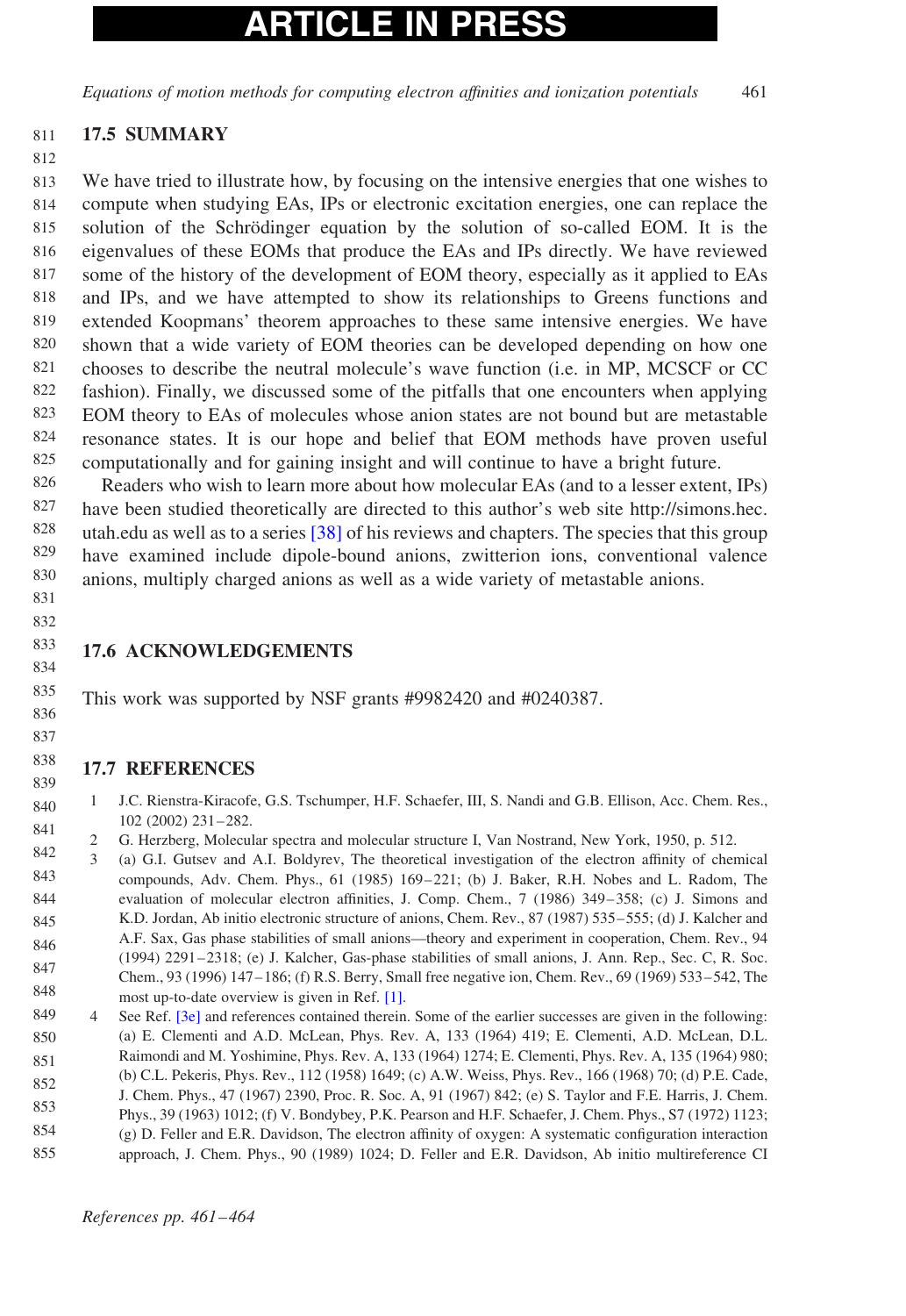<span id="page-19-0"></span>determination of the electron affinity of carbon and oxygen; D. Feller and E.R. Davidson, J. Chem. Phys., 82 (1985) 1024, In addition to Ref. [\[1\]](#page-18-0), good sources for EA and IP data include: (h) H. Hotop and W.C. Lineberger, Binding energies in atomic negative ions, J. Phys. Chem. Ref. Data, 4 (1975) 539–576, Binding energies in atomic negative ions: II, J. Phys. Chem. Ref. Data, 14 (1985) 731–750; (i) T. Andersen, H.K. Haugen and H. Hotop, Binding energies in atomic negative ions, J. Phys. Chem. Ref. Data, 28 (1999) 1511–1533; (j) B.K. Janousek and J.I. Brauman, Electron affinities, in: M.T. Bowers (Ed.), Gas phase ion chemistry, Vol. 2, Academic Press, New York, 1979, pp. 53–86; (k) T.M. Miller, Electron affinities, in: R.C. West, M.J. Astle and W.H. Beyer (Eds.), CRC handbook of chemistry and physics, 74th edn., CRC Press, Boca Raton, FL, 1993, pp. 10-180–10-191; (l) J.E. Bartmess, Negative ion energetics data, in: W.G. Ballard, P.S. Linstrom (Eds.), NIST chemistry web-book, NIST standard reference database number 69, National Institute of Standards and Technology, Gaithersburg, MD, 2000, February, http://webbook.nist.gov; (m) J.L. Franklin, J.G. Dillard and F.H. Field, Ionization potentials, appearance potentials, and heats of formation of gaseous positive ions, Natl Stand. Ref. Data Ser. Natl Bur. Stand. (US), 26 (1969). 856 857 858 859 860 861 862 863 864 865 866 867

- Q2 5 Much of what is presently known about atomic and molecular EAs can be found in Refs. [\[3,4\]](#page-18-0) as well as in the following: (a) G.I. Gutsev and A.I. Boldyrev, The theoretical investigation of the electron affinity of chemical compounds, Adv. Chem. Phys., 61 (1985) 169–221; (b) J. Baker, R.H. Nobes and L. Radom, The evaluation of molecular electron affinities, J. Comp. Chem., 7 (1986) 349– 358; (c) J. Simons and K.D. Jordan, Ab initio electronic structure of anions, Chem. Rev., 87 (1987) 535–555; (d) J. Kalcher and A.F. Sax, Gas phase stabilities of small anions—theory and experiment in cooperation, Chem. Rev., 94 (1994) 2291–2318; J. Kalcher, Gas-phase stabilities of small anions, J. Ann. Rep., Sec. C, R. Soc. Chem., 93 (1996) 147 –186; (e) R.S. Berry, Small free negative ion, Chem. Rev., 69 (1969) 533–542; (f) H. Massey, Negative ions, Cambridge University Press, Cambridge, England, 1976; (g) L.M. Branscomb, in: D.R. Bates (Ed.), Atomic and molecular processes, Academic Press, New York, 1962. 868 869 870 871 872 873 874 875 876
- 6 H.F. Schaefer, III and F.E. Harris, Phys. Rev., 170 (1968) 108 –115; H.F. Schaefer, III, R.A. Klemm and F.E. Harris, J. Chem. Phys., 51 (1969) 4643–4650. 7 Some of the early chemistry developments of Greens functions include; (a) O. Goscinski and B. Lukman, 877 878
- Chem. Phys. Lett., 6 (1970) 573; (b) P. Jorgensen and J. Oddershede, J. Chem. Phys., 57 (1972) 277; (c) J. Linderberg, P. Jørgensen, J. Oddershede and M. Ratner, J. Chem. Phys., 56 (1972) 6213; (d) G. Csanak, H.S. Taylor and R. Yaris, Phys. Rev. A, 3 (1971) 6213; G. Csanak, H.S. Taylor and R. Yaris, Adv. At. Mol. Phys., 7 (1971) 288; (e) J. Linderberg and Y. Öhrn, J. Chem. Phys., 49 (1968) 716; Chem. Phys. Lett., 1 (1967) 295; Proc. R. Soc. A, 185 (1963) 445; Phys. Rev. A, 139 (1965) 1063; (f) J. Linderberg and M. Ratner, Chem. Phys. Lett., 6 (1970) 37; (g) J. Linderberg and E.W. Thulstrup, J. Chem. Phys., 49 (1968) 710; (h) W.P. Reinhardt and J.D. Doli, J. Chem. Phys., 50 (1969) 2767; (i) B. Schneider, H.S. Taylor and R. Yaris, Phys. Rev. A, I (1970) 855; (j) J.D. Doll and W.P. Reinhardt, J. Chem. Phys., 57 (1972) 1169; (k) P. Jørgensen and J. Simons, A complete treatment of the electron propagator through third order, J. Chem. Phys., 63 (1975) 5302; (l) J. Linderberg and Y. Öhrn, Propagators in quantum chemistry, Academic Press, London, 1973; (m) L.S. Cederbaum, G. Holneicher and S. Peyerimhoff, Chem. Phys. Lett., 11 (1971) 421; L.S. Cederbaum, G. Holneicher and W. von Niessen, Chem. Phys. Lett., 18 (1973) 503; L.S. Cederbaum, Theor. Chim. Acta, 31 (1973) 239; (n) B.S. Yarlagadda, Gy. Csanak, H.S. Taylor, B Schneider and R. Yaris, Phys. Rev., A7 (1973) 146; (o) B.T. Pickup and O. Goscinski, Mol. Phys., 36 (1973) 1013; (p) G.D. Purvis and Y. Öhrn, J. Chem. Phys., 60 (1974) 4063, 62 (1975) 2045; (q) For a more recent overview, see in: J.V. Ortiz and J. Leszczynski (Eds.), Computational chemistry: reviews of current trends, Vol. 2, World Scientific Publishing, Singapore, 1997, pp. 1–61. 879 880 881 882 883 884 885 886 887 888 889 890 891 892 893
- 8 A good overview of time-dependent response function theory, including linear and non-linear response functions is offered in J. Olsen and P. Jørgensen, Time-dependent response theory with applications to self-consistent field and multiconfigurational self-consistent field wave functions, in: D. Yarkony (Ed.), Modern electronic structure theory, World Scientific Publishing, Singapore, 1995, pp. 857–990. 894 895 896
- 9 T.H. Dunning and V. McKoy, J. Chem. Phys., 47 (1967) 1735, 48 (1968) 5263; T.I. Shibuya and V. McKoy, J. Chem. Phys., 53 (1970) 2208. 897 898
- 10 D.J. Rowe, Rev. Mod. Phys., 40 (1968) 153; D.J. Rowe, Nuclear collective motion—models and theory, Methuen and Co., London, 1970. 899 900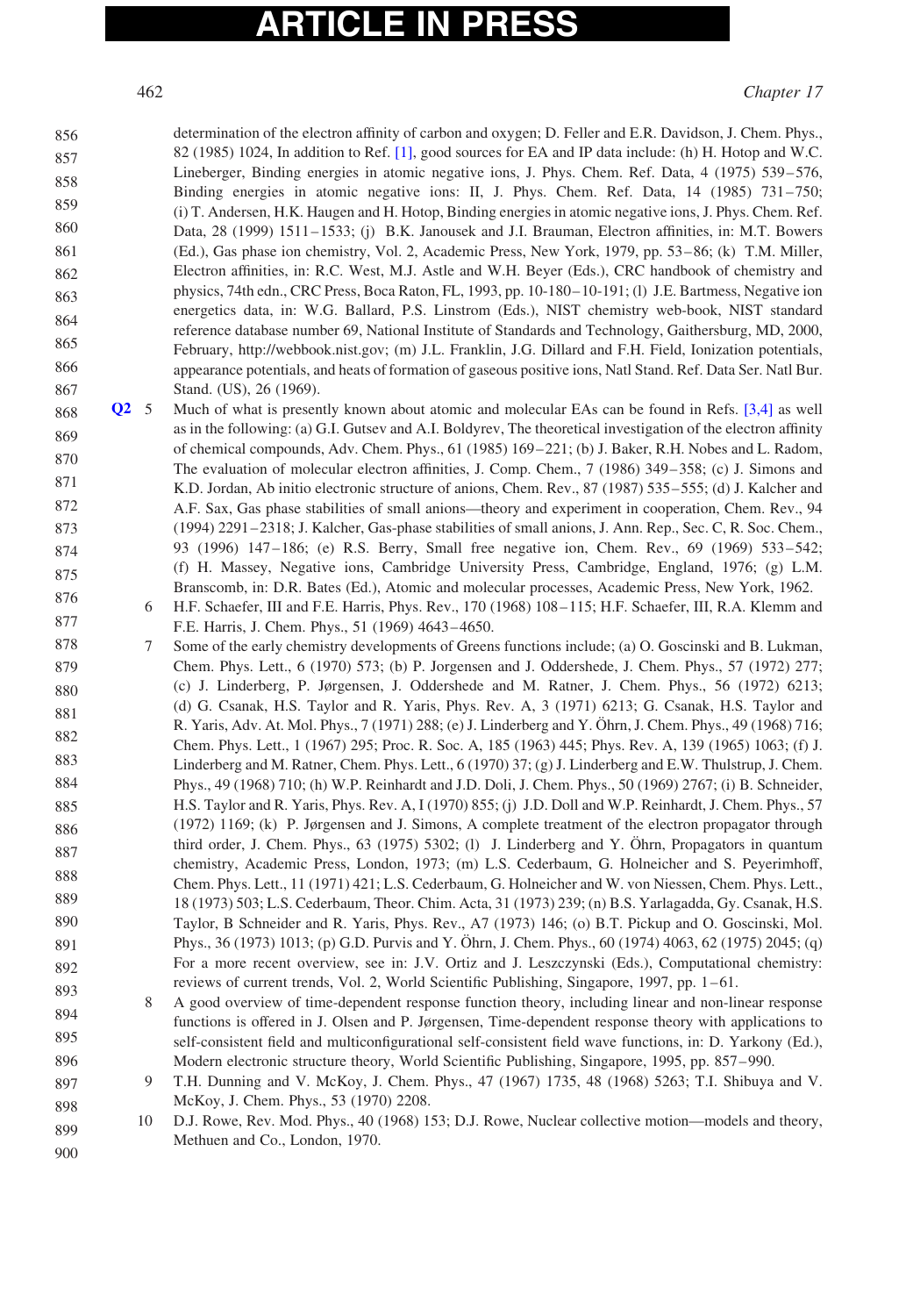<span id="page-20-0"></span>Equations of motion methods for computing electron affinities and ionization potentials 463

- 11 J. Simons and W.D. Smith, Theory of electron affinities of small molecules, J. Chem. Phys., 58 (1973) 4899. This work exploited developments made earlier in studies of excited electronic states and reduced density matrices: J. Simons, Direct calculation of first- and second-order density matrices. The higher RPA method, J. Chem. Phys., 55 (1971) 1218–1230, J. Simons, Energy-shift theory of low-lying excited electronic states of molecules, J. Chem. Phys., 57 (1972) 3787–3792. 901 902 903 904
- 12 J. Simons and P. Jørgensen, J. Chem. Phys., 64 (1976) 1413; T.-T. Chen, J. Simons and K.D. Jordan, Chem. Phys., 14 (1976) 145; J. Simons, J. Chem. Phys., 64 (1976) 4541; J. Simons, Int. J. Quantum Chem., XII (1977) 227; E. Dalgaard and J. Simons, J. Phys. B: At. Mol. Phys., 10 (1977) 2767; J. Simons, Ann. Rev. Phys. Chem., 28 (1977) 15; A. Banerjee, R. Shepard and J. Simons, Int. J. Quantum Chem.: Quantum Chem. Symp., 12 (1978) 389; R.A. Donnelly and J. Simons, J. Chem. Phys., 73 (1980) 2858. 905 906 907 908
- 13 See, for example, P. Jørgensen and J. Simons, Second quantization-based methods, Quantum chemistry, Academic Press, London, 1981; or T. Helgaker, P. Jørgensen and J. Olsen, Modern electronic structure theory, Wiley, New York, 2000. 909 910 911
- 14 R. Manne, Chem. Phys. Lett., 45 (1977) 470. 912
- 15 The first- and second-order density matrices, respectively, have elements given by  $\langle 0, N | j^{+} k | 0, N \rangle$  and  $\langle 0, N | j^+ k^+ l h | 0, N \rangle$ . 913 914
- 16 J. Simons, T.-T. Chen and W.D. Smith, Chem. Phys. Lett., 26 (1974) 296; W.D. Smith, T.-T. Chen and J. Simons, Chem. Phys. Lett., 27 (1974) 499; K.M. Griffing and J. Simons, J. Chem. Phys., 62 (1975) 535; 915
- J. Kenney and J. Simons, J. Chem. Phys., 62 (1975) 592; K. Griffing, J. Kenney, J. Simons and K. Jordan, J. Chem. Phys., 63 (1975) 4073; K. Griffing and J. Simons, J. Chem. Phys., 64 (1976) 3610; K.D. Jordan, 916 917
- K.M. Griffing, J. Kenney, E.L. Andersen and J. Simons, J. Chem. Phys., 64 (1976) 4730; E. Andersen and J. Simons, J. Chem. Phys., 64 (1976) 4548; K.D. Jordan and J. Simons, J. Chem. Phys., 65 (1976) 1601; 918
- E. Andersen and J. Simons, J. Chem. Phys., 65 (1976) 5393; E. Andersen and J. Simons, J. Chem. Phys., 66 (1977) 2427; J. Simons, Ann. Rev. Phys. Chem., 28 (1977) 15. 919 920
- 17 P. Jørgensen and J. Simons, A complete treatment of the electron propagator through third order, J. Chem. Phys., 63 (1975) 5302. 921 922
- 18 J. Linderberg and Y. Öhrn, Propagators in quantum chemistry, Academic Press, London, 1973. 923
- 19 L.S. Cederbaum, G. Holneicher and S. Peyerimhoff, Chem. Phys. Lett., 11 (1971) 421; L.S. Cederbaum, G. Holneicher and W. von Niessen, Chem. Phys. Lett., 18 (1973) 503; L.S. Cederbaum, Theor. Chim. Acta, 31 (1973) 239. 924 925
- 20 J.D. Doll and W.P. Reinhardt, J. Chem. Phys., 67 (1972) 1169. 926
- 21 B.S. Yarlagadda, Gy. Csanak, H.S. Taylor, B. Schneider and R. Yaris, Phys. Rev., A7 (1973) 146. 927
- 22 B.T. Pickup and O. Goscinski, Mol. Phys., 36 (1973) 1013. 928
- 23 G.D. Purvis and Y. Öhrn, J. Chem. Phys., 60 (1974) 4063, 62 (1975) 2045. 929
- 24 P. Jorgensen and J. Oddershede, J. Chem. Phys., 57 (1972) 277. 930
- 25 J. Linderberg, P. Jorgensen, J. Oddershede and M. Ratner, J. Chem. Phys., 56 (1972) 6213; J. Linderberg and Y. Öhrn, J. Chem. Phys., 49 (1968) 716, Chem. Phys. Lett., 1 (1967) 295; Proc. R. Soc. A, 185 (1963) 445; Phys. Rev. A, 139 (1965) 1063; J. Linderberg and M. Ratner, Chem. Phys. Lett., 6 (1970) 37; J. Linderberg and E.W. Thulstrup, J. Chem. Phys., 49 (1968) 710. 931 932 933
- 26 See, for example, J.V. Ortiz and J. Leszczynski (Eds.), Computational chemistry: reviews of current trends, Vol. 2, World Scientific Publishing, Singapore, 1997, pp. 1–61. 934 935
- 27 M.J. Frisch, G.W. Trucks, H.B. Schlegel, G.E. Scuseria, M.A. Robb, J.R. Cheeseman, J.A. Montgomery, Jr., T. Vreven, K.N. Kudin, J.C. Burant, J.M. Millam, S.S. Iyengar, J. Tomasi, V. Barone, B. Mennucci, M. Cossi, G. Scalmani, N. Rega, G.A. Petersson, H. Nakatsuji, M. Hada, M. Ehara, K. Toyota, R. Fukuda, J. Hasegawa, M. Ishida, T. Nakajima, Y. Honda, O. Kitao, H. Nakai, M. Klene, X. Li, J.E. Knox, H.P. 936 937 938
- Hratchian, J.B. Cross, C. Adamo, J. Jaramillo, R. Gomperts, R.E. Stratmann, O. Yazyev, A.J. Austin, 939
- R. Cammi, C. Pomelli, J.W. Ochterski, P.Y. Ayala, K. Morokuma, G.A. Voth, P. Salvador, J.J. 940
- Dannenberg, V.G. Zakrzewski, S. Dapprich, A.D. Daniels, M.C. Strain, O. Farkas, D.K. Malick, A.D. 941
- Rabuck, K. Raghavachari, J.B. Foresman, J.V. Ortiz, Q. Cui, A.G. Baboul, S. Clifford, J. Cioslowski, B.B. 942
- Stefanov, G. Liu, A. Liashenko, P. Piskorz, I. Komaromi, R.L. Martin, D.J. Fox, T. Keith, M.A. 943
- Al-Laham, C.Y. Peng, A. Nanayakkara, M. Challacombe, P.M.W. Gill, B. Johnson, W. Chen, M.W. Wong, C. Gonzalez, J.A. Pople and Gaussian, Inc., Pittsburgh PA, 2003; J.V. Ortiz, Toward an exact one-944
- electron picture of chemical bonding, Adv. Quantum Chem., 35 (1999) 33–52; J.V. Ortiz and 945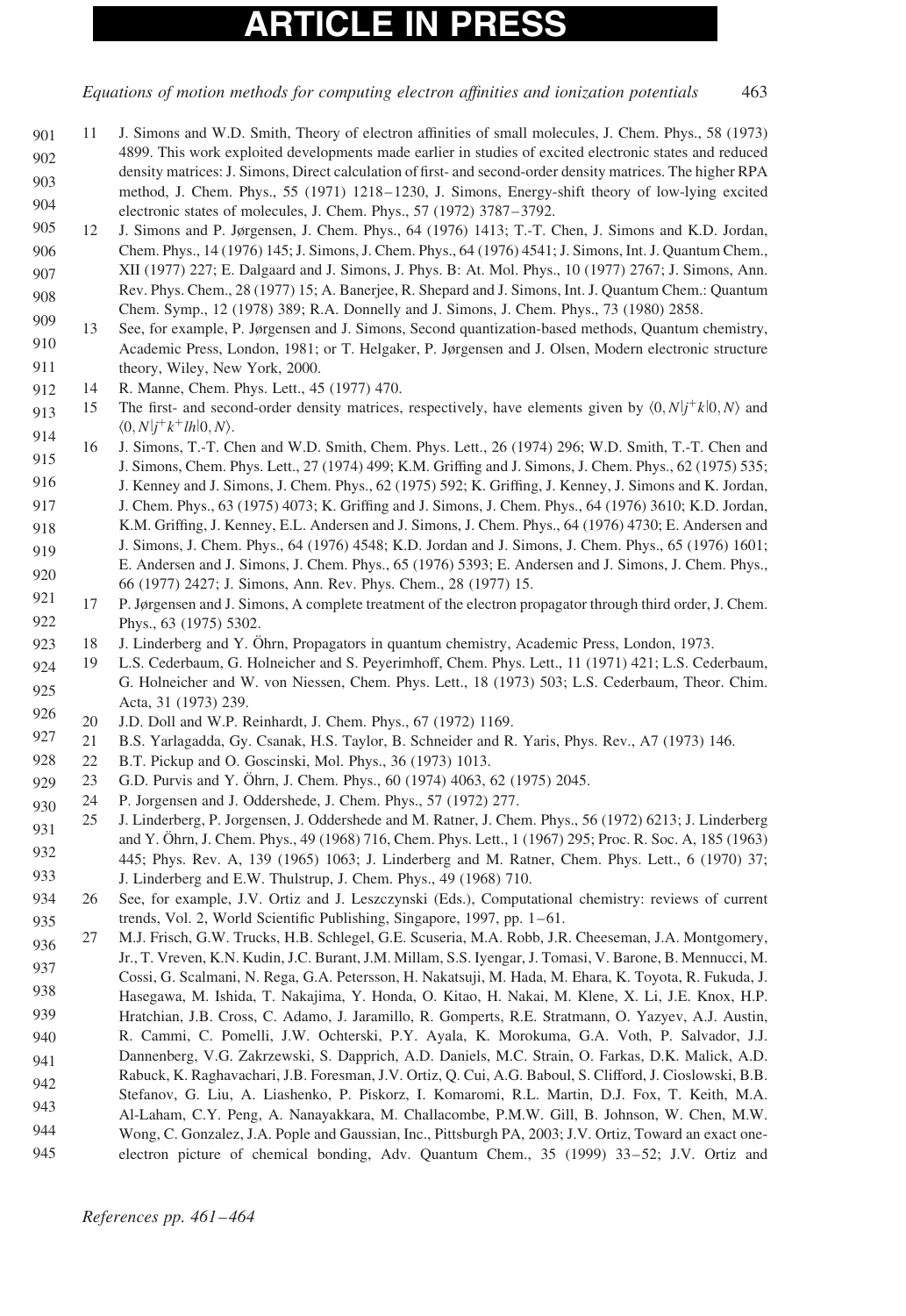464 Chapter 17

<span id="page-21-0"></span>

| 946<br>947<br>948<br>949<br>950<br>951<br>952<br>953<br>954<br>955<br>956<br>957<br>958<br>959<br>960<br>961<br>962<br>963<br>964<br>965<br>966<br>967<br>968<br>969<br>970<br>971<br>972<br>973<br>974<br>975<br>976<br>977<br>978<br>979<br>980<br>981<br>982 | 28<br>29<br>30<br>31<br>32<br>33<br>34<br>35<br>36<br>37<br>38 | H.A. Kurtz (Eds.), Propagating insight: A tribute to the works of Yngve Öhrn, Advances in quantum<br>chemistry, Vol. 35, Academic Press, New York, 1999.<br>M.M. Morrel, R.G. Parr and M. Levy, J. Chem. Phys., 62 (1975) 549.<br>O.W. Day, D.W. Smith and C. Garrod, Int. J. Quantum Chem., S8 (1974) 501; O.W. Day and D.W. Smith,<br>J. Chem. Phys., 62 (1975) 113.<br>E. Andersen and J. Simons, J. Chem. Phys., 66 (1977) 1067.<br>J. Cioslowski, P. Piskorz and G. Liu, J. Chem. Phys., 107 (1997) 6804.<br>J. Katriel and E.R. Davidson, Asymptotic behavior of atomic and molecular wave functions, Proc. Natl.<br>Acad. Sci., 77 (1980) 4403.<br>A. Banerjee, R. Shepard and J. Simons, One-particle Green's function with multiconfiguration reference<br>states, Int. J. Quantum Chem.: Quantum Chem. Symp., 12 (1978) 389.<br>Among the first workers to develop the requisite EOM machinery for a CC reference wave function was<br>the following: (a) H.J. Monkhorst, Int. J. Quantum Chem. Symp., 11 (1977) 421; (b) The framework for<br>applying EOM-CC theory to EAs was developed in:M. Nooijen and R.J. Bartlett, Equation-of-motion<br>coupled-cluster method for electron attachment, J. Chem. Phys., 102 (1995) 3629; The use of CC wave<br>functions and EOM-type theories to compute excitation energies was advanced by (c) D. Mukhopadhyay,<br>S. Mukhopadhyay, R. Chaudhuri and D. Mukherjee, Aspects of separability in the coupled cluster based<br>direct method for energy differences, Theor. Chim. Acta, 80 (1991) 441, as well as; (d) J.F. Stanton and<br>R.J. Bartlett, The equation of motion coupled-cluster method. A systematic biorthogonal approach to<br>molecular excitation energies, transition probabilities, and excited state properties, J. Chem. Phys., 98<br>$(1993)$ 7029.<br>A good overview is given in R.J. Bartlett and J.F. Stanton, in: K.B. Lipkowitz, D.B. Boyd (Eds.),<br>Reviews in computational chemistry, Vol. 5, VCH, New York, 1994.<br>A.U. Hazi and H.S. Taylor, Phys. Rev. A, 1 (1970) 1109.<br>J. Simons, J. Chem. Phys., 75 (1981) 2465; R.F. Frey and J. Simons, J. Chem. Phys., 84 (1986) 4462.<br>(a) J. Simons, P. Skurski, in: J. Kalcher (Ed.), The roles of electrostatics in forming molecular anions and<br>dianions, Recent Res. Dev. Phys. Chem., Theoretical prospect of negative ions, 2002a, pp. 117–138;<br>(b) J. Simons, Theory and ion chemistry 2. Theory (energies and potential energy surfaces). Anions,<br>Encyclopedia of mass spectrometry, Vol. 5, 2002, pp. 55–68; (c) M. Gutowski, P. Skurski, K.D. Jordan<br>and J. Simons, Energies of dipole-bound anionic states, Int. J. Quantum Chem., 64 (1997) 183–191;<br>(d) J. Simons, Electron propagator studies of molecular anions, Int. J. Quantum Chem. Symp., 16 (1982)<br>575–581; (e) J. Simons, Theoretical studies of negative molecular ions, Theoretical chemistry: Advances<br>and perspectives, Vol. 3, Academic Press, New York, 1978; (f) J. Simons, Theoretical studies of negative<br>molecular ions, Ann. Rev. Phys. Chem., 28 (1977) 15–45; (g) J. Simons and K.D. Jordan, Ab initio<br>electronic structure of anions, Chem. Rev., 87 (1987) 535–555. |
|-----------------------------------------------------------------------------------------------------------------------------------------------------------------------------------------------------------------------------------------------------------------|----------------------------------------------------------------|------------------------------------------------------------------------------------------------------------------------------------------------------------------------------------------------------------------------------------------------------------------------------------------------------------------------------------------------------------------------------------------------------------------------------------------------------------------------------------------------------------------------------------------------------------------------------------------------------------------------------------------------------------------------------------------------------------------------------------------------------------------------------------------------------------------------------------------------------------------------------------------------------------------------------------------------------------------------------------------------------------------------------------------------------------------------------------------------------------------------------------------------------------------------------------------------------------------------------------------------------------------------------------------------------------------------------------------------------------------------------------------------------------------------------------------------------------------------------------------------------------------------------------------------------------------------------------------------------------------------------------------------------------------------------------------------------------------------------------------------------------------------------------------------------------------------------------------------------------------------------------------------------------------------------------------------------------------------------------------------------------------------------------------------------------------------------------------------------------------------------------------------------------------------------------------------------------------------------------------------------------------------------------------------------------------------------------------------------------------------------------------------------------------------------------------------------------------------------------------------------------------------------------------------------------------------------------------------------------------------------------------------------------------------------------------------------------------------------------------------------------------------------------------------------------------------------------------------------------------------------------------------------------------------------------------------------------------------------------------------------------------------------------------------------------------------------------------------------------------------------------------------------------------------------------------------------------------------------|
|                                                                                                                                                                                                                                                                 |                                                                |                                                                                                                                                                                                                                                                                                                                                                                                                                                                                                                                                                                                                                                                                                                                                                                                                                                                                                                                                                                                                                                                                                                                                                                                                                                                                                                                                                                                                                                                                                                                                                                                                                                                                                                                                                                                                                                                                                                                                                                                                                                                                                                                                                                                                                                                                                                                                                                                                                                                                                                                                                                                                                                                                                                                                                                                                                                                                                                                                                                                                                                                                                                                                                                                                              |
|                                                                                                                                                                                                                                                                 |                                                                |                                                                                                                                                                                                                                                                                                                                                                                                                                                                                                                                                                                                                                                                                                                                                                                                                                                                                                                                                                                                                                                                                                                                                                                                                                                                                                                                                                                                                                                                                                                                                                                                                                                                                                                                                                                                                                                                                                                                                                                                                                                                                                                                                                                                                                                                                                                                                                                                                                                                                                                                                                                                                                                                                                                                                                                                                                                                                                                                                                                                                                                                                                                                                                                                                              |
|                                                                                                                                                                                                                                                                 |                                                                |                                                                                                                                                                                                                                                                                                                                                                                                                                                                                                                                                                                                                                                                                                                                                                                                                                                                                                                                                                                                                                                                                                                                                                                                                                                                                                                                                                                                                                                                                                                                                                                                                                                                                                                                                                                                                                                                                                                                                                                                                                                                                                                                                                                                                                                                                                                                                                                                                                                                                                                                                                                                                                                                                                                                                                                                                                                                                                                                                                                                                                                                                                                                                                                                                              |
|                                                                                                                                                                                                                                                                 |                                                                |                                                                                                                                                                                                                                                                                                                                                                                                                                                                                                                                                                                                                                                                                                                                                                                                                                                                                                                                                                                                                                                                                                                                                                                                                                                                                                                                                                                                                                                                                                                                                                                                                                                                                                                                                                                                                                                                                                                                                                                                                                                                                                                                                                                                                                                                                                                                                                                                                                                                                                                                                                                                                                                                                                                                                                                                                                                                                                                                                                                                                                                                                                                                                                                                                              |
|                                                                                                                                                                                                                                                                 |                                                                |                                                                                                                                                                                                                                                                                                                                                                                                                                                                                                                                                                                                                                                                                                                                                                                                                                                                                                                                                                                                                                                                                                                                                                                                                                                                                                                                                                                                                                                                                                                                                                                                                                                                                                                                                                                                                                                                                                                                                                                                                                                                                                                                                                                                                                                                                                                                                                                                                                                                                                                                                                                                                                                                                                                                                                                                                                                                                                                                                                                                                                                                                                                                                                                                                              |
|                                                                                                                                                                                                                                                                 |                                                                |                                                                                                                                                                                                                                                                                                                                                                                                                                                                                                                                                                                                                                                                                                                                                                                                                                                                                                                                                                                                                                                                                                                                                                                                                                                                                                                                                                                                                                                                                                                                                                                                                                                                                                                                                                                                                                                                                                                                                                                                                                                                                                                                                                                                                                                                                                                                                                                                                                                                                                                                                                                                                                                                                                                                                                                                                                                                                                                                                                                                                                                                                                                                                                                                                              |
|                                                                                                                                                                                                                                                                 |                                                                |                                                                                                                                                                                                                                                                                                                                                                                                                                                                                                                                                                                                                                                                                                                                                                                                                                                                                                                                                                                                                                                                                                                                                                                                                                                                                                                                                                                                                                                                                                                                                                                                                                                                                                                                                                                                                                                                                                                                                                                                                                                                                                                                                                                                                                                                                                                                                                                                                                                                                                                                                                                                                                                                                                                                                                                                                                                                                                                                                                                                                                                                                                                                                                                                                              |
| 983                                                                                                                                                                                                                                                             |                                                                |                                                                                                                                                                                                                                                                                                                                                                                                                                                                                                                                                                                                                                                                                                                                                                                                                                                                                                                                                                                                                                                                                                                                                                                                                                                                                                                                                                                                                                                                                                                                                                                                                                                                                                                                                                                                                                                                                                                                                                                                                                                                                                                                                                                                                                                                                                                                                                                                                                                                                                                                                                                                                                                                                                                                                                                                                                                                                                                                                                                                                                                                                                                                                                                                                              |
| 984                                                                                                                                                                                                                                                             |                                                                |                                                                                                                                                                                                                                                                                                                                                                                                                                                                                                                                                                                                                                                                                                                                                                                                                                                                                                                                                                                                                                                                                                                                                                                                                                                                                                                                                                                                                                                                                                                                                                                                                                                                                                                                                                                                                                                                                                                                                                                                                                                                                                                                                                                                                                                                                                                                                                                                                                                                                                                                                                                                                                                                                                                                                                                                                                                                                                                                                                                                                                                                                                                                                                                                                              |
| 985                                                                                                                                                                                                                                                             |                                                                |                                                                                                                                                                                                                                                                                                                                                                                                                                                                                                                                                                                                                                                                                                                                                                                                                                                                                                                                                                                                                                                                                                                                                                                                                                                                                                                                                                                                                                                                                                                                                                                                                                                                                                                                                                                                                                                                                                                                                                                                                                                                                                                                                                                                                                                                                                                                                                                                                                                                                                                                                                                                                                                                                                                                                                                                                                                                                                                                                                                                                                                                                                                                                                                                                              |
| 986                                                                                                                                                                                                                                                             |                                                                |                                                                                                                                                                                                                                                                                                                                                                                                                                                                                                                                                                                                                                                                                                                                                                                                                                                                                                                                                                                                                                                                                                                                                                                                                                                                                                                                                                                                                                                                                                                                                                                                                                                                                                                                                                                                                                                                                                                                                                                                                                                                                                                                                                                                                                                                                                                                                                                                                                                                                                                                                                                                                                                                                                                                                                                                                                                                                                                                                                                                                                                                                                                                                                                                                              |
| 987                                                                                                                                                                                                                                                             |                                                                |                                                                                                                                                                                                                                                                                                                                                                                                                                                                                                                                                                                                                                                                                                                                                                                                                                                                                                                                                                                                                                                                                                                                                                                                                                                                                                                                                                                                                                                                                                                                                                                                                                                                                                                                                                                                                                                                                                                                                                                                                                                                                                                                                                                                                                                                                                                                                                                                                                                                                                                                                                                                                                                                                                                                                                                                                                                                                                                                                                                                                                                                                                                                                                                                                              |
| 988                                                                                                                                                                                                                                                             |                                                                |                                                                                                                                                                                                                                                                                                                                                                                                                                                                                                                                                                                                                                                                                                                                                                                                                                                                                                                                                                                                                                                                                                                                                                                                                                                                                                                                                                                                                                                                                                                                                                                                                                                                                                                                                                                                                                                                                                                                                                                                                                                                                                                                                                                                                                                                                                                                                                                                                                                                                                                                                                                                                                                                                                                                                                                                                                                                                                                                                                                                                                                                                                                                                                                                                              |
| 989                                                                                                                                                                                                                                                             |                                                                |                                                                                                                                                                                                                                                                                                                                                                                                                                                                                                                                                                                                                                                                                                                                                                                                                                                                                                                                                                                                                                                                                                                                                                                                                                                                                                                                                                                                                                                                                                                                                                                                                                                                                                                                                                                                                                                                                                                                                                                                                                                                                                                                                                                                                                                                                                                                                                                                                                                                                                                                                                                                                                                                                                                                                                                                                                                                                                                                                                                                                                                                                                                                                                                                                              |
| 990                                                                                                                                                                                                                                                             |                                                                |                                                                                                                                                                                                                                                                                                                                                                                                                                                                                                                                                                                                                                                                                                                                                                                                                                                                                                                                                                                                                                                                                                                                                                                                                                                                                                                                                                                                                                                                                                                                                                                                                                                                                                                                                                                                                                                                                                                                                                                                                                                                                                                                                                                                                                                                                                                                                                                                                                                                                                                                                                                                                                                                                                                                                                                                                                                                                                                                                                                                                                                                                                                                                                                                                              |
|                                                                                                                                                                                                                                                                 |                                                                |                                                                                                                                                                                                                                                                                                                                                                                                                                                                                                                                                                                                                                                                                                                                                                                                                                                                                                                                                                                                                                                                                                                                                                                                                                                                                                                                                                                                                                                                                                                                                                                                                                                                                                                                                                                                                                                                                                                                                                                                                                                                                                                                                                                                                                                                                                                                                                                                                                                                                                                                                                                                                                                                                                                                                                                                                                                                                                                                                                                                                                                                                                                                                                                                                              |
|                                                                                                                                                                                                                                                                 |                                                                |                                                                                                                                                                                                                                                                                                                                                                                                                                                                                                                                                                                                                                                                                                                                                                                                                                                                                                                                                                                                                                                                                                                                                                                                                                                                                                                                                                                                                                                                                                                                                                                                                                                                                                                                                                                                                                                                                                                                                                                                                                                                                                                                                                                                                                                                                                                                                                                                                                                                                                                                                                                                                                                                                                                                                                                                                                                                                                                                                                                                                                                                                                                                                                                                                              |